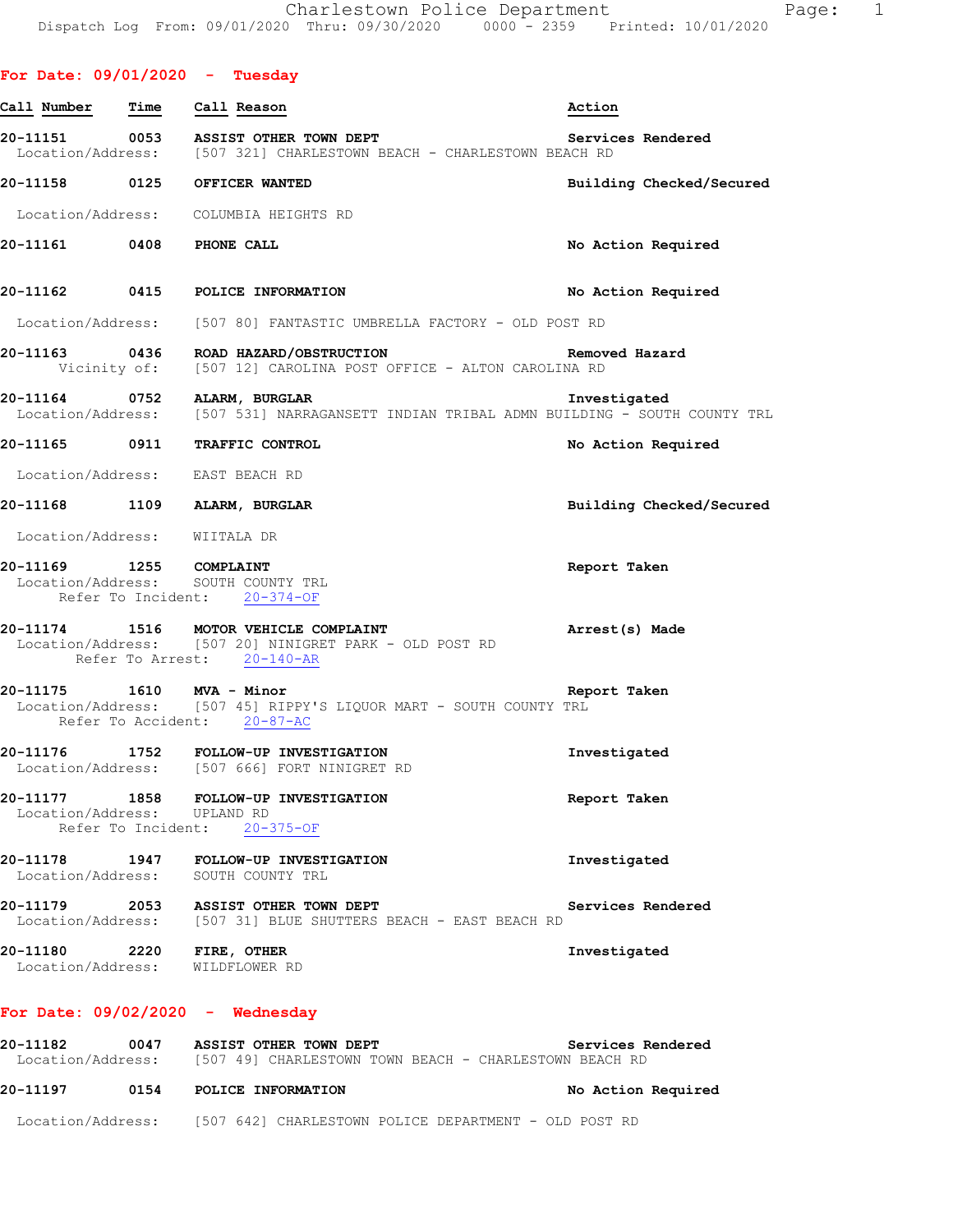|                        | Charlestown Police Department<br>Dispatch Log From: 09/01/2020 Thru: 09/30/2020 0000 <sup>-</sup> 2359 Printed: 10/01/2020               | Page: 2                  |  |
|------------------------|------------------------------------------------------------------------------------------------------------------------------------------|--------------------------|--|
| Vicinity of: NARROW LN | 20-11199 0435 MVA - Minor<br>Refer To Accident: 20-88-AC                                                                                 | Services Rendered        |  |
|                        | 20-11202 0903 ASSIST OTHER POLICE DEPT Services Rendered<br>Location/Address: KLONDIKE RD                                                |                          |  |
|                        | 20-11204 1119 POLICE INFORMATION In<br>Vicinity of: MATUNUCK SCHOOLHOUSE RD + CHARLESTOWN BEACH RD                                       | Investigated             |  |
|                        | 20-11205 1247 ASSIST CITIZEN<br>Location/Address: LAND HARBOR DR                                                                         | Services Rendered        |  |
|                        | 20-11206 1304 TRAFFIC CONTROL                                                                                                            | No Action Required       |  |
|                        | Location/Address: EAST BEACH RD                                                                                                          |                          |  |
|                        | 20-11208 1535 MVA - Minor<br>Location/Address: [507 279] RTE 2 @ CHARLESTOWN TOWN HALL - SOUTH COUNTY TRL<br>Refer To Accident: 20-89-AC | Report Taken             |  |
|                        | 20-11209 1557 MOTOR VEHICLE COMPLAINT<br>Location/Address: CAROLINA BACK RD + SOUTH COUNTY TRL                                           | Could Not Locate         |  |
|                        | 20-11210 1619 MOTOR VEHICLE STOP 1991 1991 Warning Issued<br>Location/Address: [507 321] CHARLESTOWN BEACH - CHARLESTOWN BEACH RD        |                          |  |
|                        | 20-11211 1659 MOTOR VEHICLE STOP 1999 1999 Warning Issued<br>Location/Address: [507 277] RTE 2 @ KENYON INDUSTRIES - SOUTH COUNTY TRL    |                          |  |
|                        | 20-11212 1706 FIRE, OTHER<br>Location/Address: KLONDIKE RD                                                                               | Investigated             |  |
|                        | 20-11215 1958 MOTOR VEHICLE STOP<br>Location/Address: OLD SHANNOCK RD                                                                    | Warning Issued           |  |
|                        | 20-11217 2041 ASSIST OTHER TOWN DEPT                                                                                                     | Building Checked/Secured |  |
|                        | Location/Address: [507 321] CHARLESTOWN BEACH - CHARLESTOWN BEACH RD                                                                     |                          |  |
|                        | 20-11218 2055 ASSIST OTHER TOWN DEPT<br>Location/Address: [507 31] BLUE SHUTTERS BEACH - EAST BEACH RD                                   | Services Rendered        |  |
|                        | 20-11222 2339 MOTOR VEHICLE STOP<br>Location/Address: POST RD + SPORTSMAN RD<br>Refer To Summons: 20-141-AR                              | Arrest(s) Made           |  |
|                        | For Date: $09/03/2020$ - Thursday                                                                                                        |                          |  |
|                        | 20-11225 0154 ASSIST OTHER AGENCY<br>Location: BUS #34 CHARIHO                                                                           | Services Rendered        |  |
|                        | 20-11226 0201 ASSIST OTHER TOWN DEPT<br>Location: BUS #1 CHARIHO                                                                         | Services Rendered        |  |
|                        | 20-11227 0205 ASSIST OTHER TOWN DEPT<br>Location/Address: BUS #1 CHARLESTOWN ELEMENTARY - SOUTH COUNTY TRL                               | Services Rendered        |  |
|                        | 20-11228 0213 ASSIST OTHER AGENCY<br>Location: BUS #35 CHARIHO                                                                           | Services Rendered        |  |
|                        | 20-11229 0223 ASSIST OTHER TOWN DEPT<br>Location/Address: BUS 2 - CAROLINA BACK RD                                                       | Services Rendered        |  |
|                        | 20-11230 0233 ASSIST OTHER TOWN DEPT<br>Location: BUS #2 CHARIHO                                                                         | Services Rendered        |  |
|                        | 20-11234 0322 REPOSSESSION                                                                                                               | No Action Required       |  |

Location/Address: LAURI DR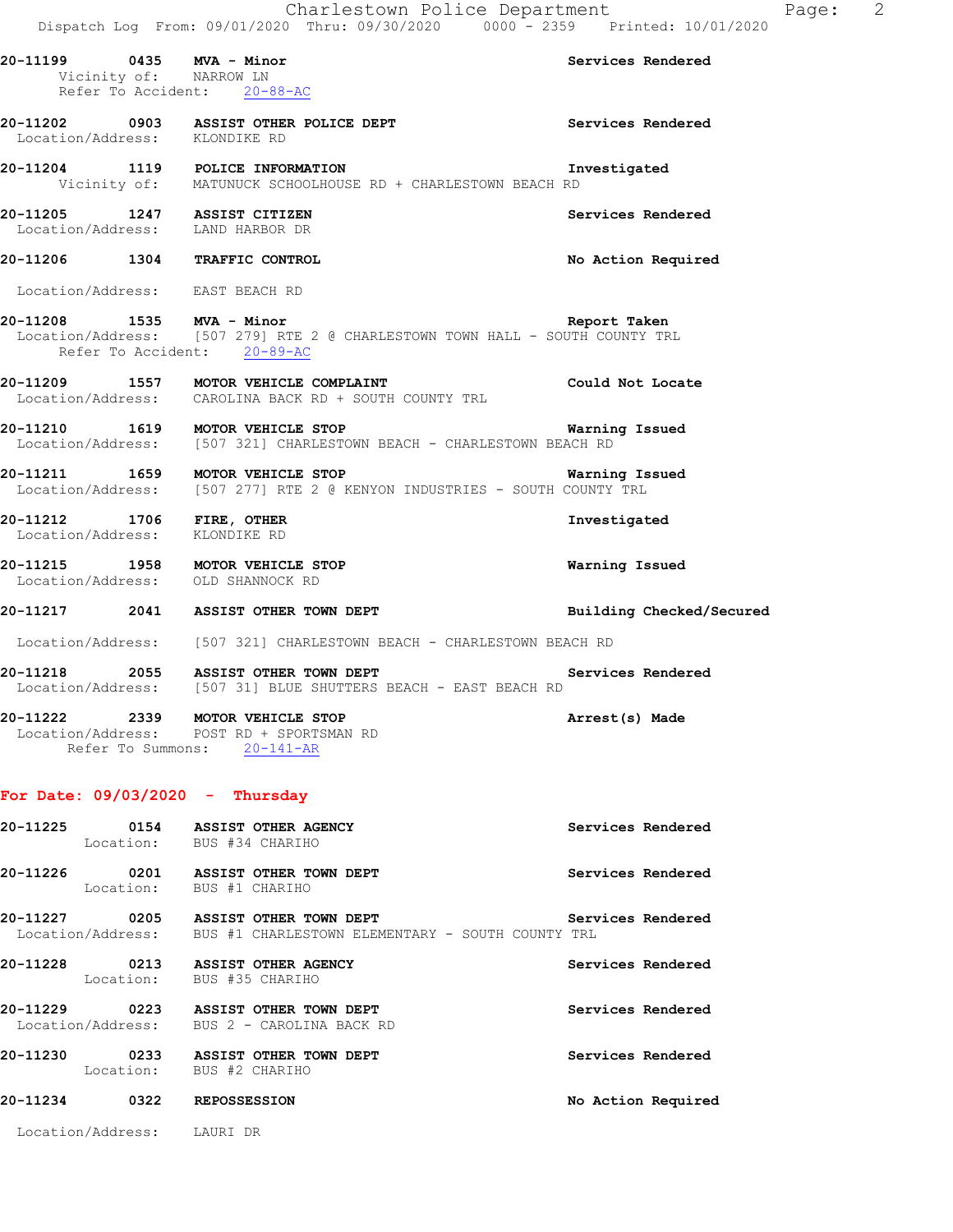| Investigated                                                                                                                                    |
|-------------------------------------------------------------------------------------------------------------------------------------------------|
| Warning Issued                                                                                                                                  |
| Services Rendered                                                                                                                               |
| Investigated                                                                                                                                    |
| Warning Issued                                                                                                                                  |
| Citation Issued                                                                                                                                 |
| Services Rendered                                                                                                                               |
| Investigated                                                                                                                                    |
| Warning Issued                                                                                                                                  |
| Warning Issued<br>Location/Address: [507 100] RTE 1 @ FIORES (MILE MARKER 8.0) - POST RD                                                        |
| Warning Issued                                                                                                                                  |
| Investigated                                                                                                                                    |
| 20-11264 2106 ASSIST OTHER TOWN DEPT Services Rendered<br>Location/Address: [507 31] BLUE SHUTTERS BEACH - EAST BEACH RD                        |
| 20-11266 2135 ASSIST OTHER TOWN DEPT Services Rendered<br>Location/Address: [507 327] CHARLESTOWN BEACH TOWN PARKING LOT - CHARLESTOWN BEACH RD |
| Unfounded                                                                                                                                       |
| Unfounded                                                                                                                                       |
| Services Rendered                                                                                                                               |
|                                                                                                                                                 |

| 20-11276<br>0009<br>Location/Address: | ASSIST OTHER TOWN DEPT<br>BUS #3 ELEMENTARY - PROSSER TRL           | Services Rendered |
|---------------------------------------|---------------------------------------------------------------------|-------------------|
| 20-11288<br>0043<br>Location/Address: | ASSIST OTHER TOWN DEPT<br>CHARIHO BUS #3 - POST RD + CASTLE ROCK DR | Services Rendered |
| 20-11289<br>0051                      | ASSIST OTHER TOWN DEPT<br>Location/Address: POST RD + LAKESIDE DR   | Services Rendered |
| 20-11291<br>0123<br>Location/Address: | ASSIST OTHER TOWN DEPT<br>CHARIHO BUS #3 - HONEY LOCUST DR          | Services Rendered |
| 20-11294<br>0201<br>Location/Address: | ASSIST OTHER TOWN DEPT<br>CHARIHO BUS #3 - AUBURN DR                | Services Rendered |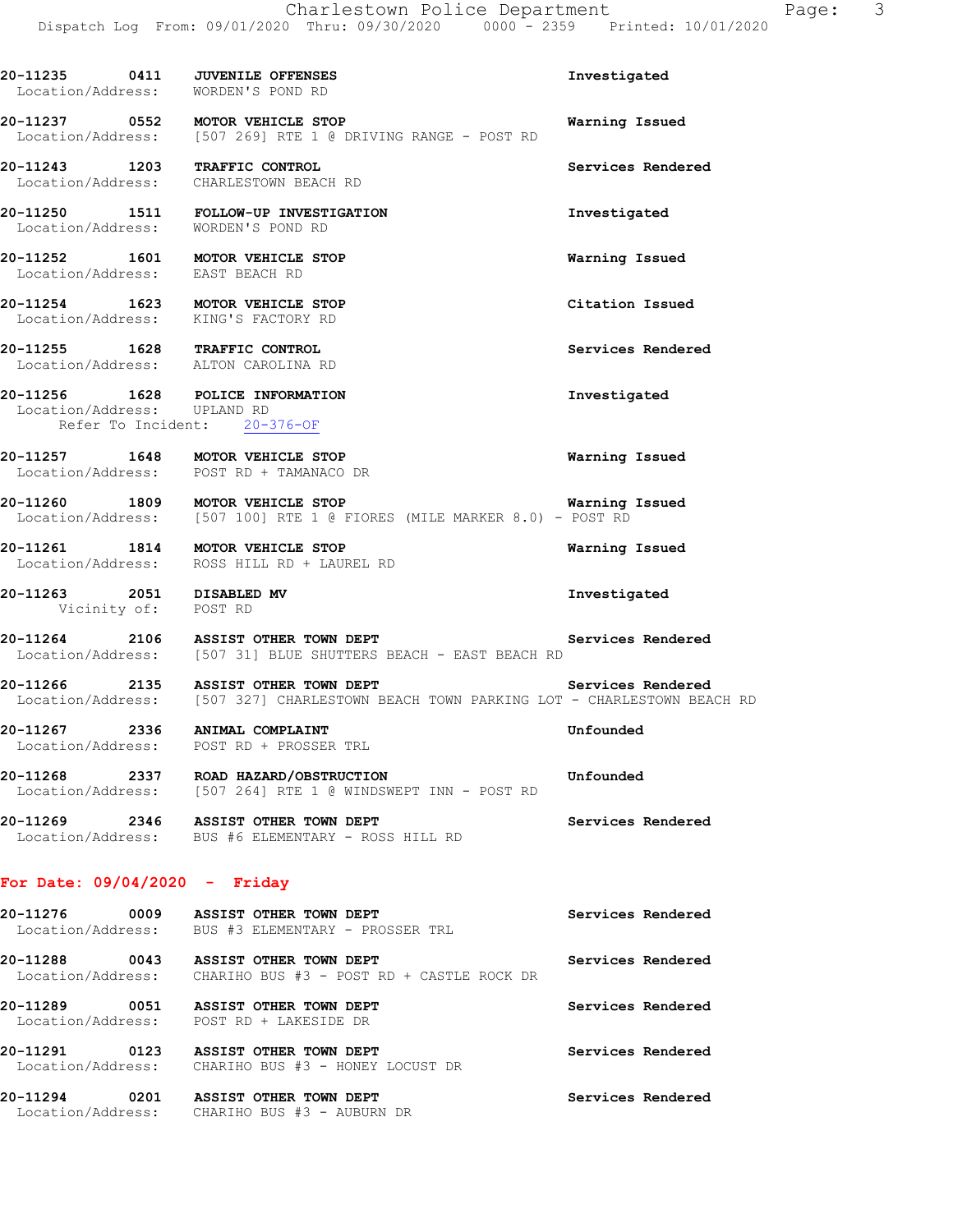**20-11295 0202 ASSIST OTHER TOWN DEPT Services Rendered**  Location/Address: CHARIHO BUS #3 - AUBURN DR **20-11296 0204 ASSIST OTHER TOWN DEPT Services Rendered**  Location/Address: CHARIHO BUS #3 - NARROW LN **20-11297 0206 ASSIST OTHER TOWN DEPT Services Rendered**  Location/Address: CHARIHO BUS #3 - NARROW LN **20-11298 0207 ASSIST OTHER TOWN DEPT Services Rendered**  Location/Address: CHARIHO BUS 3 - NARROW LN + ACORN VALLEY WAY **20-11299 0208 ASSIST OTHER TOWN DEPT Services Rendered**  Location/Address: CHARIHO BUS #3 - NARROW LN **20-11300 0211 ASSIST OTHER TOWN DEPT Services Rendered**  Location/Address: CHARIHO BUS 3 - NARROW LN **20-11301 0212 ASSIST OTHER TOWN DEPT Services Rendered**  Location/Address: CHARIHO BUS 3 - NARROW LN + GENERAL STANTON LN **20-11302 0612 ASSIST OTHER TOWN DEPT Services Rendered**  Location/Address: CHARIHO BUS 3 - OLD COACH RD **20-11305 0746 ANIMAL COMPLAINT Services Rendered**  Location/Address: [507 100] RTE 1 @ FIORES (MILE MARKER 8.0) - POST RD **20-11306 0849 TRAFFIC CONTROL Services Rendered**  Location/Address: CHARLESTOWN BEACH RD **20-11307 0915 ASSIST OTHER TOWN DEPT Services Rendered**  Location/Address: [507 31] BLUE SHUTTERS BEACH - EAST BEACH RD **20-11308 0958 POLICE INFORMATION Services Rendered**  Location/Address: SANCTUARY RD **20-11310 1121 TRAFFIC CONTROL Services Rendered**  Location/Address: CHARLESTOWN BEACH RD **20-11311 1121 PARKING VIOLATIONS Services Rendered**  Location/Address: EAST BEACH RD **20-11314 1152 POLICE INFORMATION Services Rendered**  Location/Address: [507 219] SHELTER COVE MARINA - CHARLESTOWN BEACH RD **20-11316 1200 EMBEZZELMENT/FRAUD/FORGERY Report Taken**  Location/Address: JACOB PERRY DR<br>Refer To Incident: 20-377-OF Refer To Incident: 20-11317 1208 ASSIST OTHER AGENCY **1208** Services Rendered **Secure 2016** Location/Address: **20-11318 1210 SUSPICIOUS ACTIVITY/VEHICLE No Action Required**  Location/Address: [507 100] RTE 1 @ FIORES (MILE MARKER 8.0) - POST RD **20-11319 1215 TOWN ORDINANCE VIOLATION Investigated**  Location/Address: CHARLESTOWN BEACH RD **20-11322 1523 LARCENY Report Taken**  Location/Address: [507 320] QUONOCHONTAUG BREACHWAY - WEST BEACH RD Refer To Incident: 20-378-OF **20-11323 1525 ROAD HAZARD/OBSTRUCTION Unfounded**  Location/Address: OLD COACH RD **20-11327 1801 MOTOR VEHICLE COMPLAINT Unfounded**  Location/Address: [507 923] MILE MARKER 10.2 - FALCONE LN **20-11328 1958 JUVENILE OFFENSES Report Taken**  Location/Address: CROSSLAND ST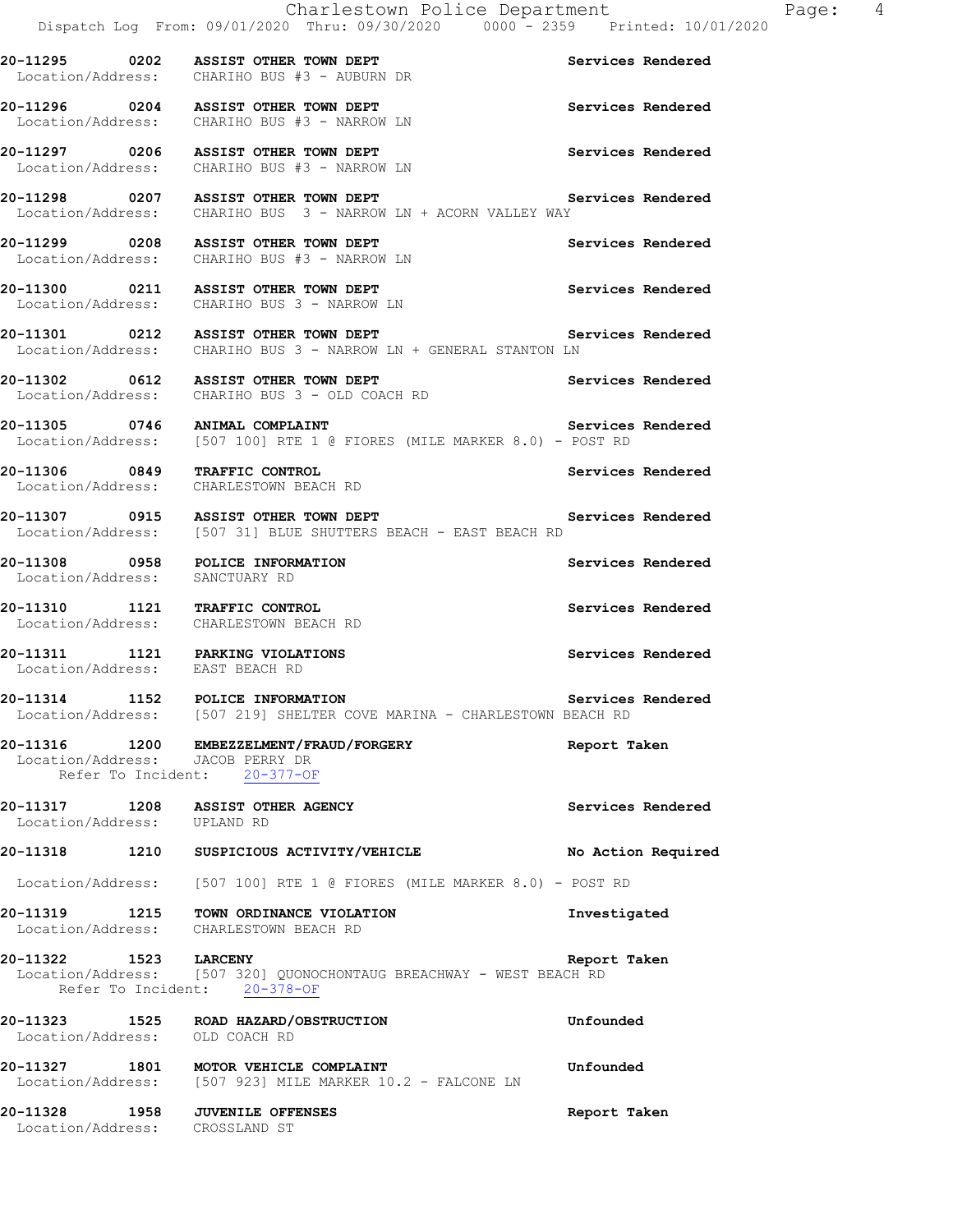|                                                                         | Charlestown Police Department<br>Dispatch Log From: 09/01/2020 Thru: 09/30/2020 0000 - 2359 Printed: 10/01/2020                 | 5<br>Page:               |
|-------------------------------------------------------------------------|---------------------------------------------------------------------------------------------------------------------------------|--------------------------|
| Refer To Incident: 20-379-OF                                            |                                                                                                                                 |                          |
| Location/Address: #19 - ISLAND VIEW WAY<br>Refer To Incident: 20-380-OF | 20-11329 2009 DISTURBANCE/Music/Noise                                                                                           | Investigated             |
|                                                                         | 20-11333 2142 ASSIST OTHER TOWN DEPT Services Rendered Location/Address: [507 49] CHARLESTOWN TOWN BEACH - CHARLESTOWN BEACH RD |                          |
|                                                                         | 20-11334 2212 ASSIST OTHER TOWN DEPT Services Rendered<br>Location/Address: [507 31] BLUE SHUTTERS BEACH - EAST BEACH RD        |                          |
| 20-11335 2248 ALARM, BURGLAR                                            |                                                                                                                                 | Building Checked/Secured |
|                                                                         | Location/Address: [507 76] DOWNEY WEAVER POST - WHIPPLE DR                                                                      |                          |
| For Date: $09/05/2020 -$ Saturday                                       |                                                                                                                                 |                          |
| Location/Address: ENNIS LN                                              | 20-11341  0054 DISTURBANCE/Music/Noise                                                                                          | Investigated             |
|                                                                         | 20-11342 0112 MOTOR VEHICLE STOP<br>Location/Address: POST RD + ROSS HILL RD                                                    | Warning Issued           |
|                                                                         | 20-11343 0121 MOTOR VEHICLE STOP<br>Location/Address: [507 607] RTE 1 @ BESTWAY - POST RD                                       | Warning Issued           |
| 20-11350 0230 MOTOR VEHICLE STOP                                        | Location/Address: [507 258] RTE 1 @ SOUTH KINGSTOWN LINE (MM 11.4) - POST RD                                                    | Investigated             |
| Refer To Accident: 20-90-AC                                             | 20-11352  0444  MVA - W/Injury/Fluid/Hazard  Services Rendered Vicinity of: SAND PLAIN RD                                       |                          |
| 20-11353 0726 TRAFFIC CONTROL<br>Location/Address: WEST BEACH RD        |                                                                                                                                 | Services Rendered        |
| 20-11354 0742 PARKING VIOLATIONS                                        | Location/Address: [507 31] BLUE SHUTTERS BEACH - EAST BEACH RD                                                                  | Services Rendered        |
| 20-11357 0823 TRAFFIC CONTROL<br>Location/Address: CHARLESTOWN BEACH RD |                                                                                                                                 | Services Rendered        |
| 20-11362 0845 TRAFFIC CONTROL<br>Location/Address: EAST BEACH RD        |                                                                                                                                 | Services Rendered        |
|                                                                         | 20-11364 0930 PARKING VIOLATIONS<br>Location/Address: [507 320] QUONOCHONTAUG BREACHWAY - WEST BEACH RD                         | Citation Issued          |
| 20-11365 0954 MOTOR VEHICLE STOP                                        | Vicinity of: ROSS HILL RD + POST RD                                                                                             | Warning Issued           |
| 20-11366 0957 TRAFFIC CONTROL<br>Location/Address: CHARLESTOWN BEACH RD |                                                                                                                                 | Services Rendered        |
| 20-11367 1014 DISABLED MV                                               | Location/Address: POST RD + WILDFLOWER RD                                                                                       | Services Rendered        |
|                                                                         | 20-11368 1024 MOTOR VEHICLE STOP<br>Vicinity of: [507 261] RTE 1 @ STATE GARAGE (MILE MARKER 9.6) - POST RD                     | Warning Issued           |
|                                                                         | 20-11369 1043 MOTOR VEHICLE STOP<br>Location/Address: [507 100] RTE 1 @ FIORES (MILE MARKER 8.0) - POST RD                      | Warning Issued           |
| 20-11371 1108 TRAFFIC CONTROL<br>Location/Address: CHARLESTOWN BEACH RD |                                                                                                                                 | Services Rendered        |
| 20-11374 1200 TRAFFIC CONTROL<br>Location/Address: ALTON CAROLINA RD    |                                                                                                                                 | Warning Issued           |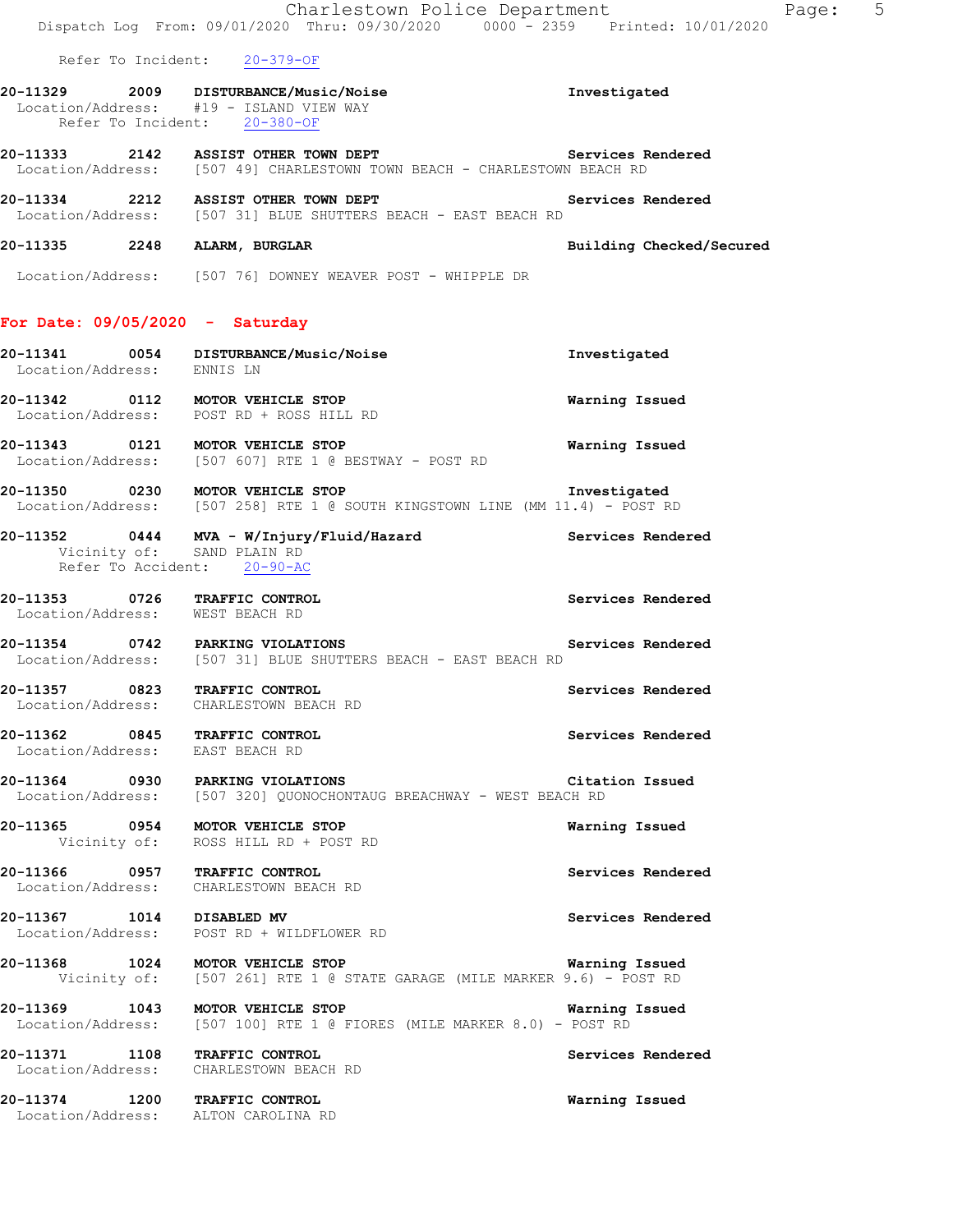|                                                                  | Charlestown Police Department<br>Dispatch Log From: 09/01/2020 Thru: 09/30/2020 0000 <sup>-</sup> - 2359 Printed: 10/01/2020                               |                    | Page: 6 |  |
|------------------------------------------------------------------|------------------------------------------------------------------------------------------------------------------------------------------------------------|--------------------|---------|--|
|                                                                  | 20-11376 1324 ASSIST OTHER TOWN DEPT STATES Report Taken<br>Location/Address: [507 31] BLUE SHUTTERS BEACH - EAST BEACH RD<br>Refer To Incident: 20-381-OF |                    |         |  |
|                                                                  | <b>20-11377 1346 MOTOR VEHICLE STOP WATNING ISSUED</b><br>Vicinity of: [507 279] RTE 2 @ CHARLESTOWN TOWN HALL - SOUTH COUNTY TRL                          | Warning Issued     |         |  |
|                                                                  | 20-11378 1401 TRAFFIC CONTROL<br>Location/Address: CHARLESTOWN BEACH RD                                                                                    | Services Rendered  |         |  |
|                                                                  | Vicinity of: [507 869] GROUP HOME PERSPECTIVE - KING'S FACTORY RD                                                                                          |                    |         |  |
|                                                                  | 20-11380 1405 POLICE INFORMATION<br>Location/Address: [507 219] SHELTER COVE MARINA - CHARLESTOWN BEACH RD                                                 | Services Rendered  |         |  |
| Location/Address: BURDICKVILLE RD                                | 20-11381 1407 SUSPICIOUS ACTIVITY/VEHICLE                                                                                                                  | Investigated       |         |  |
|                                                                  | 20-11382 1526 TRAFFIC CONTROL<br>Location/Address: CHARLESTOWN BEACH RD                                                                                    | Services Rendered  |         |  |
|                                                                  | 20-11384 1558 TRAFFIC CONTROL<br>Location/Address: CHARLESTOWN BEACH RD                                                                                    | Services Rendered  |         |  |
| 20-11387 1603 TRAFFIC CONTROL                                    |                                                                                                                                                            | No Action Required |         |  |
|                                                                  | Location/Address: CHARLESTOWN BEACH RD                                                                                                                     |                    |         |  |
| 20-11388 1608 TRAFFIC CONTROL<br>Location/Address: EAST BEACH RD |                                                                                                                                                            | Services Rendered  |         |  |
| 20-11391 1707 TRAFFIC CONTROL                                    | Location/Address: MATUNUCK SCHOOLHOUSE RD                                                                                                                  | Warning Issued     |         |  |
| 20-11395 1750 ALARM, FIRE<br>Location/Address: HIGHLAND RD       |                                                                                                                                                            | False Alarm        |         |  |
| Location/Address: CAROLINA BACK RD                               | 20-11396 1756 FIRE, OTHER                                                                                                                                  | False Alarm        |         |  |
|                                                                  | 20-11400 1952 MOTOR VEHICLE COMPLAINT<br>Location/Address: [507 279] RTE 2 @ CHARLESTOWN TOWN HALL - SOUTH COUNTY TRL                                      | Could Not Locate   |         |  |
| 20-11401 2036 OFFICER WANTED                                     | Location/Address: [507 841] BREACHWAY GRILL - CHARLESTOWN BEACH RD                                                                                         | Unfounded          |         |  |
|                                                                  | 20-11402 2051 ASSIST OTHER POLICE DEPT<br>Location/Address: [507 798] CARDINAL LN                                                                          | Could Not Locate   |         |  |
| Location/Address: FAWN CIR                                       | 20-11403 2054 ASSIST OTHER POLICE DEPT                                                                                                                     | Services Rendered  |         |  |
|                                                                  | 20-11406 2130 ASSIST OTHER TOWN DEPT<br>Location/Address: [507 327] CHARLESTOWN BEACH TOWN PARKING LOT - CHARLESTOWN BEACH RD                              | Services Rendered  |         |  |
|                                                                  | 20-11407 2140 ASSIST OTHER TOWN DEPT<br>Location/Address: [507 31] BLUE SHUTTERS BEACH - EAST BEACH RD                                                     | Services Rendered  |         |  |
| 20-11408 2200 LARCENY<br>Location/Address: SAND HILL RD          | Refer To Incident: 20-382-OF                                                                                                                               | Report Taken       |         |  |
|                                                                  | 20-11410 2311 POLICE INFORMATION                                                                                                                           | No Action Required |         |  |
|                                                                  | Vicinity of: [507 219] SHELTER COVE MARINA - CHARLESTOWN BEACH RD                                                                                          |                    |         |  |

## **For Date: 09/06/2020 - Sunday**

**20-11421 0728 TRAFFIC CONTROL Services Rendered**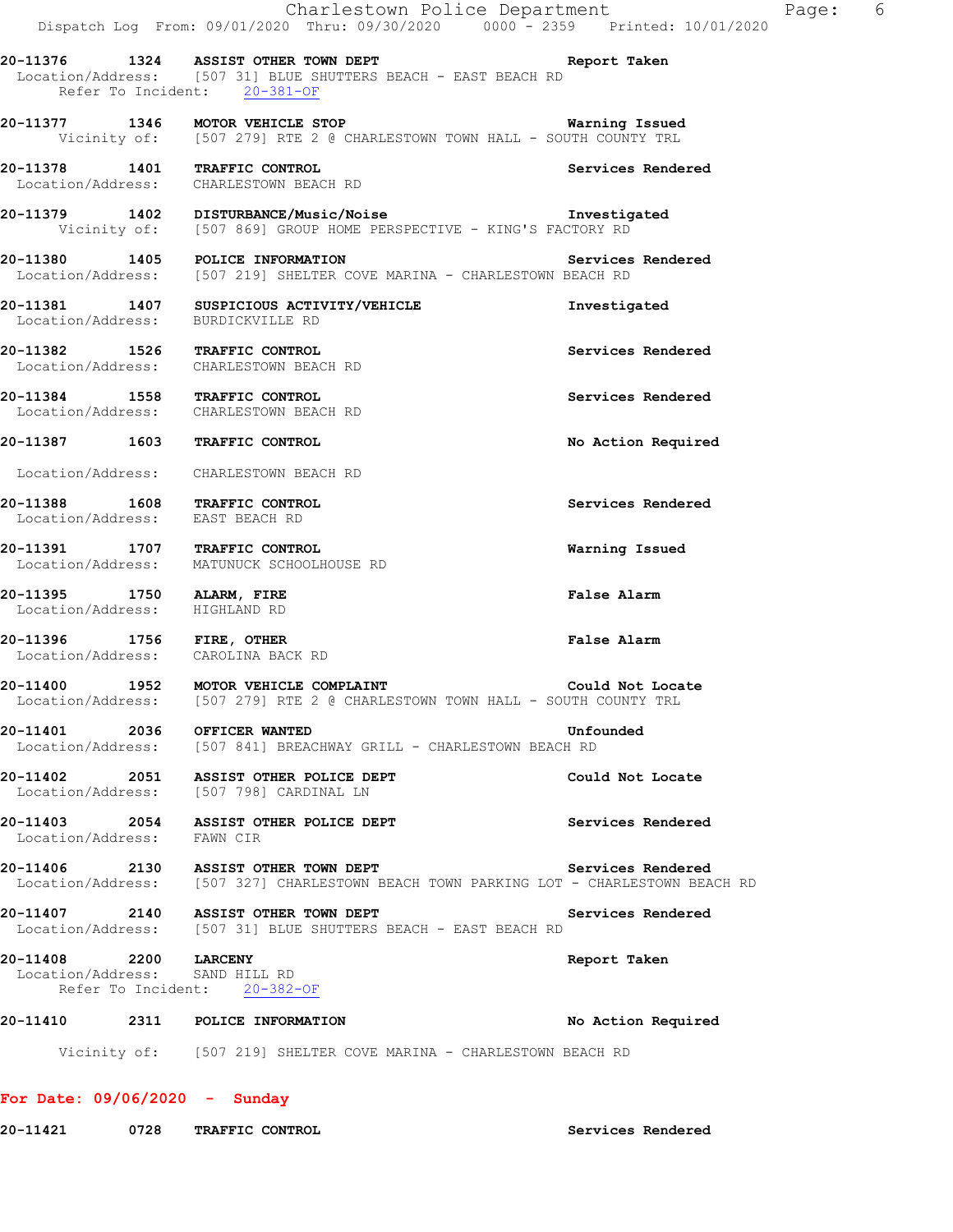|                                 | Charlestown Police Department<br>Dispatch Log From: 09/01/2020 Thru: 09/30/2020 0000 - 2359 Printed: 10/01/2020                              | 7<br>Page:         |
|---------------------------------|----------------------------------------------------------------------------------------------------------------------------------------------|--------------------|
|                                 | Location/Address: EAST BEACH RD                                                                                                              |                    |
|                                 | 20-11422 0758 TRAFFIC CONTROL                                                                                                                | No Action Required |
|                                 | Location/Address: CHARLESTOWN BEACH RD                                                                                                       |                    |
|                                 | 20-11423 0856 TRAFFIC CONTROL<br>Location/Address: CHARLESTOWN BEACH RD                                                                      | Services Rendered  |
|                                 | 20-11424 0857 TRAFFIC CONTROL                                                                                                                | No Action Required |
|                                 | Location/Address: CAROLINA BACK RD                                                                                                           |                    |
|                                 | 20-11428 0954 ANIMAL COMPLAINT<br>Location/Address: UPPER HIGHLAND RD<br>Refer To Incident: 20-383-OF                                        | Report Taken       |
|                                 | 20-11429 1033 TRAFFIC CONTROL                                                                                                                | No Action Required |
|                                 | Location/Address: CHARLESTOWN BEACH RD                                                                                                       |                    |
|                                 | 20-11430 1103 BOATING - VESSEL VIOLATION<br>Location: [507 341] NINIGRET POND - EAST                                                         | Warning Issued     |
|                                 | 20-11431 1134 BOATING - VESSEL VIOLATION 6 7 Warning Issued<br>Location/Address: [507 26] CHARLESTOWN BREACHWAY - CHARLESTOWN BEACH RD       |                    |
|                                 | 20-11432 1140 MOTOR VEHICLE COMPLAINT<br>Location/Address: [507 266] RTE 1 @ WILLOWS - POST RD                                               | Investigated       |
|                                 | 20-11434 1158 BOATING - VESSEL VIOLATION<br><b>Warning Issued</b><br>Location/Address: [507 26] CHARLESTOWN BREACHWAY - CHARLESTOWN BEACH RD |                    |
|                                 | 20-11435 1203 POLICE INFORMATION<br>Location/Address: [507 219] SHELTER COVE MARINA - CHARLESTOWN BEACH RD                                   | Services Rendered  |
| Location/Address: EAST BEACH RD | 20-11437 1217 TRAFFIC CONTROL                                                                                                                | Services Rendered  |
|                                 | 20-11438 1223 TRAFFIC CONTROL                                                                                                                | No Action Required |
|                                 | Location/Address: ALTON CAROLINA RD                                                                                                          |                    |
|                                 | 20-11440 1236 BOATING - VESSEL VIOLATION<br>Location: [507 341] NINIGRET POND - EAST                                                         | Warning Issued     |
|                                 | 20-11442 1340 MOTOR VEHICLE STOP<br>Location/Address: [507 31] BLUE SHUTTERS BEACH - EAST BEACH RD                                           | Warning Issued     |
|                                 | 20-11443 1353 MOTOR VEHICLE STOP<br>Location/Address: EAST BEACH RD + OVERLOOK DR                                                            | Warning Issued     |
|                                 | 20-11445 1437 TRAFFIC CONTROL<br>Location/Address: CHARLESTOWN BEACH RD                                                                      | Services Rendered  |
|                                 | 20-11448 1507 ASSIST CITIZEN<br>Location/Address: [507 207] TROPIC FROST - OLD POST RD                                                       | Services Rendered  |
|                                 | 20-11452 1612 TRAFFIC CONTROL                                                                                                                | No Action Required |
|                                 | Location/Address: CHARLESTOWN BEACH RD + SHORE DR                                                                                            |                    |
|                                 | 20-11453 1704 BOATING - VESSEL VIOLATION 600 Marning Issued<br>Location/Address: [507 26] CHARLESTOWN BREACHWAY - CHARLESTOWN BEACH RD       |                    |
|                                 | 20-11454 1714 BOATING - VESSEL VIOLATION Narning Issued<br>Location/Address: [507 26] CHARLESTOWN BREACHWAY - CHARLESTOWN BEACH RD           |                    |
|                                 | 20-11455 1715 BOATING - VESSEL VIOLATION 6 6 Warning Issued<br>Location/Address: [507 26] CHARLESTOWN BREACHWAY - CHARLESTOWN BEACH RD       |                    |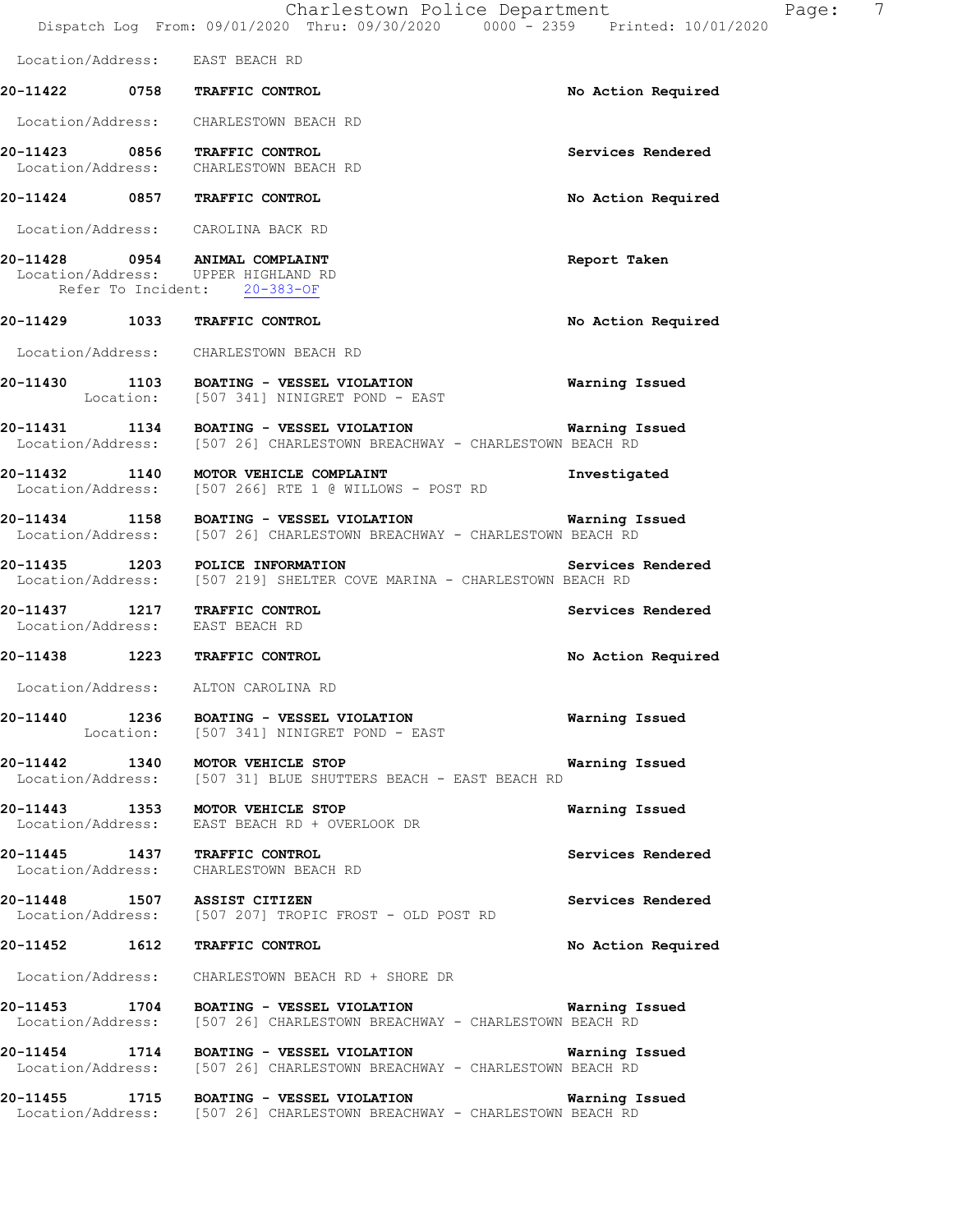| 20-11457                                    | 1839             | TRAFFIC CONTROL<br>Location/Address: MATUNUCK SCHOOLHOUSE RD                                                    | Citation Issued |
|---------------------------------------------|------------------|-----------------------------------------------------------------------------------------------------------------|-----------------|
| 20-11458<br>Location/Address: BLUE RIDGE DR | 1848             | ASSIST OTHER POLICE DEPT                                                                                        | Investigated    |
| 20-11459<br>Location/Address:               | 1912             | ASSIST OTHER POLICE DEPT<br>[507 558] BLUE RIDGE DR                                                             | Investigated    |
| 20-11460<br>Location/Address:               | 1913             | MOTOR VEHICLE STOP<br>[507 327] CHARLESTOWN BEACH TOWN PARKING LOT - CHARLESTOWN BEACH RD                       | Warning Issued  |
| 20-11461                                    | 1919             | MOTOR VEHICLE STOP<br>Location/Address: ROSS HILL RD + LAUREL RD                                                | Warning Issued  |
| 20-11462<br>1922<br>Location/Address:       |                  | FIREWORKS/Possession/Use/Other<br>RIVERVIEW DR                                                                  | Unfounded       |
| 20-11463                                    | Refer To Arrest: | 2035 DIS CONDUCT / FIGHT<br>Location/Address: [507 64] RATHSKELLER RESTAURANT - OLD COACH RD<br>$20 - 142 - AR$ | Arrest(s) Made  |

**20-11464 2115 DISABLED MV Services Rendered**  Location/Address: NARROW LN + MOHAWK TRL

**20-11465 2242 ASSIST OTHER TOWN DEPT Services Rendered**  Location/Address: [507 327] CHARLESTOWN BEACH TOWN PARKING LOT - CHARLESTOWN BEACH RD

#### **For Date: 09/07/2020 - Monday**

| 20-11469          | 0010 |  | <b>ASSIST OTHER TOWN DEPT</b>                |  |  | Services Rendered |  |
|-------------------|------|--|----------------------------------------------|--|--|-------------------|--|
| Location/Address: |      |  | [507 31] BLUE SHUTTERS BEACH - EAST BEACH RD |  |  |                   |  |

**20-11472 0020 ASSIST CITIZEN Services Rendered**  Location/Address: [507 26] CHARLESTOWN BREACHWAY - CHARLESTOWN BEACH RD

**20-11473 0053 ALARM, BURGLAR Building Checked/Secured** 

Location/Address: [507 72] CUMBERLAND FARMS - OLD POST RD

**20-11484 0837 TRAFFIC CONTROL No Action Required** 

Location/Address: EAST BEACH RD

**20-11485 0906 TRAFFIC CONTROL No Action Required**  Location/Address: CAROLINA BACK RD

**20-11487 0946 TRAFFIC CONTROL Services Rendered**  Location/Address: CHARLESTOWN BEACH RD

**20-11490 0958 WELL BEING CHECK Taken/Refered to Other Agency**

Location/Address: COVEY CT

**20-11492 1032 PSYCHOLOGICAL EMERGENCY Transported to Hospital** 

 Location/Address: [507 874] EAST QUAIL RUN Refer To Incident: 20-384-OF

## **20-11493 1147 ASSIST OTHER TOWN DEPT No Action Required**  Location/Address: OLD COACH RD **20-11496 1253 TRAFFIC CONTROL Services Rendered**  Location/Address: CHARLESTOWN BEACH RD

**20-11498 1303 POLICE INFORMATION Services Rendered**  Location/Address: [507 219] SHELTER COVE MARINA - CHARLESTOWN BEACH RD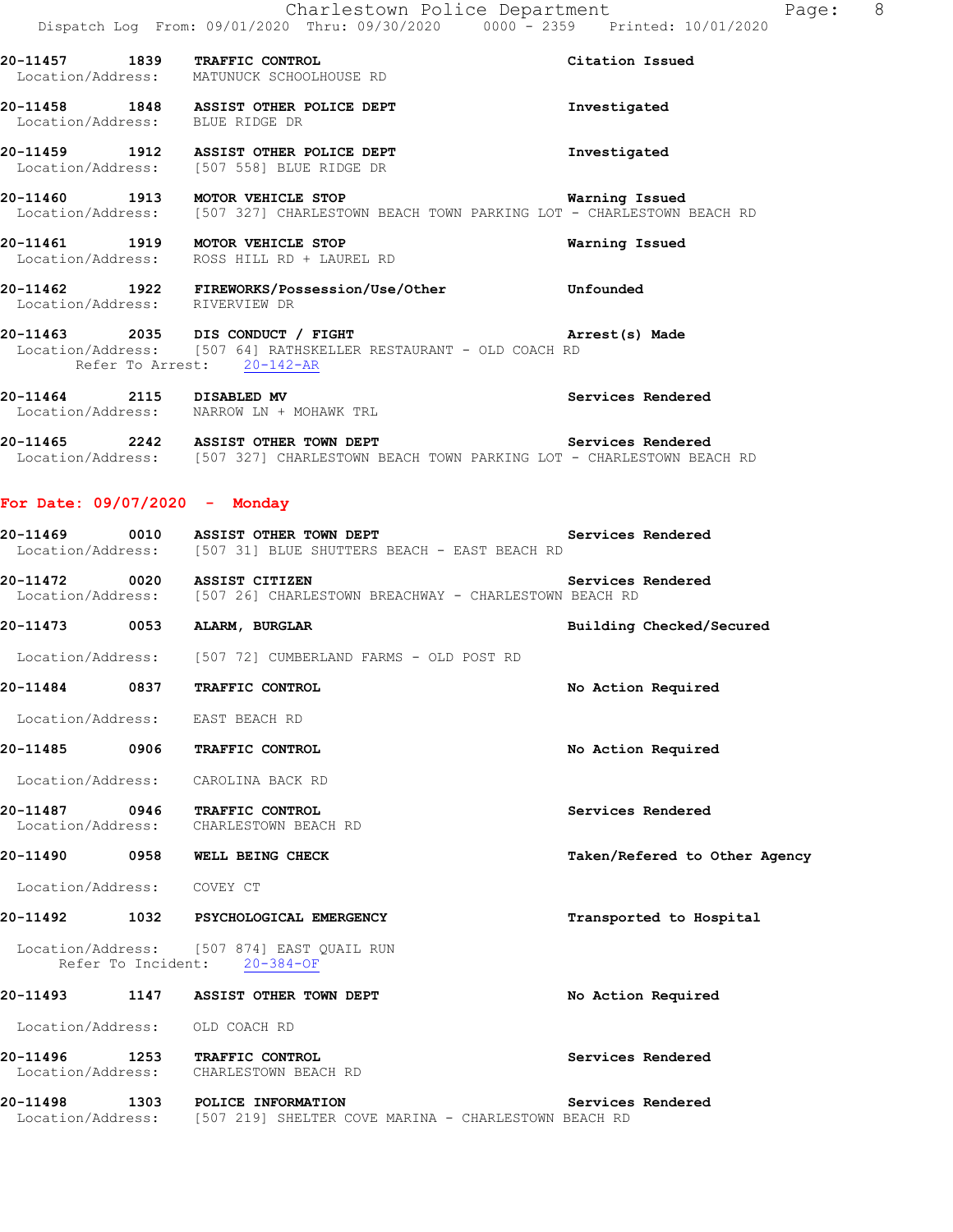|                                                               |                              | Charlestown Police Department                                                                                                      | Dispatch Log From: 09/01/2020 Thru: 09/30/2020 0000 - 2359 Printed: 10/01/2020 |  |
|---------------------------------------------------------------|------------------------------|------------------------------------------------------------------------------------------------------------------------------------|--------------------------------------------------------------------------------|--|
| 20-11499 1318 VANDALISM                                       | Refer To Incident: 20-385-OF | Location/Address: [507 20] NINIGRET PARK - PARK LN                                                                                 | Report Taken                                                                   |  |
|                                                               |                              | 20-11501 1409 ALARM, BURGLAR<br>Location/Address: [507 46] WASHINGTON TRUST COMPANY - OLD POST RD                                  | Investigated                                                                   |  |
|                                                               |                              | 20-11505 1529 ROAD HAZARD/OBSTRUCTION 1999 Removed Hazard<br>Vicinity of: [507 270] RTE 1 @ BURLINGAME (MILE MARKER 6.0) - POST RD |                                                                                |  |
| 20-11508 1549 MISSING PERSON<br>Location/Address: OLD POST RD |                              |                                                                                                                                    | Investigated                                                                   |  |
|                                                               | Refer To Incident: 20-386-OF | 20-11509 1640 POLICE INFORMATION<br>Location/Address: [507 642] CHARLESTOWN POLICE DEPARTMENT - OLD POST RD                        | Report Taken                                                                   |  |
|                                                               |                              | 20-11513 1830 MOTOR VEHICLE STOP<br>Vicinity of: [507 364] CROTTY AND SONS AUTO BODY - SOUTH COUNTY TRL                            | Warning Issued                                                                 |  |
|                                                               |                              | 20-11515 1948 ROAD HAZARD/OBSTRUCTION<br>Location/Address: [507 763] WORDEN'S POND RD                                              | Removed Hazard                                                                 |  |
|                                                               |                              |                                                                                                                                    |                                                                                |  |

**20-11516 2128 WARRANT ARREST Arrest(s) Made**  Location/Address: KING'S FACTORY RD Refer To Arrest: 20-143-AR

## **For Date: 09/08/2020 - Tuesday**

|          |                           | 20-11519 0008 ASSIST OTHER TOWN DEPT<br>Location: BUS#5 ELEMENTARY                                                                        | Services Rendered |
|----------|---------------------------|-------------------------------------------------------------------------------------------------------------------------------------------|-------------------|
|          |                           | 20-11520 0036 ASSIST OTHER TOWN DEPT<br>Location: BUS#7 ELEMENTARY                                                                        | Services Rendered |
|          |                           | 20-11521   0110   ASSIST OTHER TOWN DEPT<br>Location: BUS#4ELEMENTARY                                                                     | Services Rendered |
|          |                           | 20-11522 0140 ASSIST OTHER AGENCY<br>Location: CHARIHO BUS RT#4                                                                           | Services Rendered |
|          |                           | 20-11531 0203 ASSIST OTHER TOWN DEPT<br>Location: CHARIHO BUS #7                                                                          | Services Rendered |
|          |                           | 20-11533 6603 ASSIST OTHER TOWN DEPT SERVICES Rendered<br>Location/Address: [507 19] CHARLESTOWN ELEMENTARY SCHOOL - CAROLINA BACK RD     |                   |
|          |                           | 20-11537 1015 MOTOR VEHICLE STOP<br>Location/Address: POST RD + SCHOOLHOUSE POND RD                                                       | Warning Issued    |
|          | 20-11539 1058 DISABLED MV | Location/Address: SHANNOCK RD + SOUTH COUNTY TRL                                                                                          | Services Rendered |
|          | 20-11542 1251 FIRE, BRUSH | Vicinity of: [507 260] RTE 1 @ GENERAL STANTON - POST RD                                                                                  | Extinquished      |
|          |                           | 20-11554 1538 POLICE INFORMATION<br>Location/Address: OVERLOOK DR<br>Refer To Incident: 20-388-OF                                         | Report Taken      |
|          |                           | <b>Warning Issued</b><br>20-11556 1556 MOTOR VEHICLE STOP<br>Location/Address: [507 258] RTE 1 @ SOUTH KINGSTOWN LINE (MM 11.4) - POST RD |                   |
|          |                           | 20-11557   1645   FOLLOW-UP INVESTIGATION   In Independent In Location/Address: [507 64] RATHSKELLER RESTAURANT - OLD COACH RD            | Investigated      |
|          | 20-11561 2048 ALARM, FIRE | Location/Address: CHARLESTOWN BEACH RD                                                                                                    | Investigated      |
| 20-11562 |                           | 2311 ASSIST OTHER TOWN DEPT                                                                                                               | Services Rendered |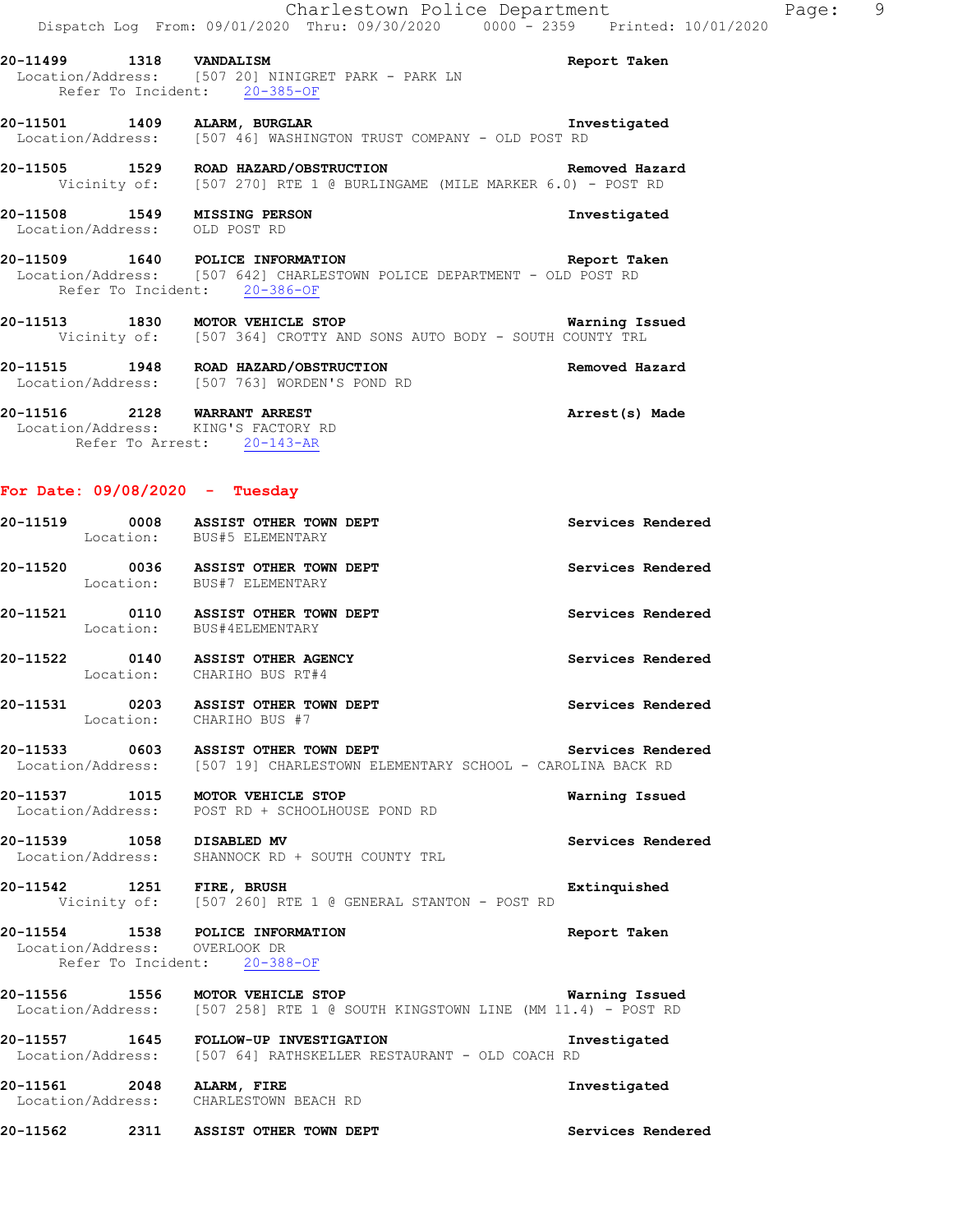|                               | Charlestown Police Department<br>Dispatch Log From: 09/01/2020 Thru: 09/30/2020 0000 - 2359 Printed: 10/01/2020                        | Page: 10                      |
|-------------------------------|----------------------------------------------------------------------------------------------------------------------------------------|-------------------------------|
|                               | Location/Address: BUS ROUTE 21 CHARIHO - OLD MILL RD                                                                                   |                               |
| 20-11563 2339 DISABLED MV     | Location/Address: KING'S FACTORY RD                                                                                                    | Investigated                  |
|                               | For Date: $09/09/2020 -$ Wednesday                                                                                                     |                               |
| Location/Address: OLD POST RD | 20-11573  0136  SUSPICIOUS ACTIVITY/VEHICLE                                                                                            | Could Not Locate              |
|                               | 20-11579 0453 MOTOR VEHICLE STOP<br>Location/Address: [507 410] DUNKIN DONUTS - OLD POST RD                                            | Warning Issued                |
|                               | 20-11581 1058 ASSIST CITIZEN<br>Location/Address: RAM ISLAND RD                                                                        | Services Rendered             |
|                               | 20-11584 1123 TRAFFIC CONTROL<br>Location/Address: SOUTH KINGSTOWN LINE - POST RD                                                      | Services Rendered             |
| Location/Address: POND ST     | 20-11586 1220 FOUND/LOST PROPERTY                                                                                                      | Investigated                  |
| 20-11590 1511 DISABLED MV     | Location/Address: MATUNUCK SCHOOLHOUSE RD                                                                                              | Services Rendered             |
|                               | 20-11592 1545 MOTOR VEHICLE STOP<br>Location/Address: [507 283] RTE 2 @ GIFT BARN - SOUTH COUNTY TRL                                   | Warning Issued                |
|                               | 20-11593 1627 MOTOR VEHICLE STOP                                                                                                       | No Action Required            |
|                               | Location/Address: SHANNOCK RD + HAWKSBILL WAY                                                                                          |                               |
|                               | 20-11594 1639 MOTOR VEHICLE STOP<br>Location/Address: [507 269] RTE 1 @ DRIVING RANGE - POST RD                                        | Warning Issued                |
|                               | 20-11595 1709 MOTOR VEHICLE COMPLAINT Could Not Loca<br>Location/Address: [507 258] RTE 1 @ SOUTH KINGSTOWN LINE (MM 11.4) - POST RD   | Could Not Locate              |
|                               | 20-11596 1841 SUSPICIOUS ACTIVITY/VEHICLE<br>Location/Address: TAMANACO DR                                                             | Investigated                  |
|                               | 20-11598 2158 MVA - Minor<br>Location/Address: SHANNOCK RD + OLD COACH RD<br>Refer To Arrest: 20-144-AR<br>Refer To Accident: 20-91-AC | Arrest(s) Made                |
|                               | For Date: $09/10/2020$ - Thursday                                                                                                      |                               |
| 20-11617 0730 DISABLED MV     | Location/Address: $[507 258]$ RTE 1 @ SOUTH KINGSTOWN LINE (MM 11.4) - POST RD                                                         | Unfounded                     |
|                               | 20-11618 0738 MOTOR VEHICLE STOP<br>Location/Address: [507 275] RTE 1 @ WESTERLY LINE - POST RD                                        | Warning Issued                |
|                               | 20-11620 0816 TRAFFIC CONTROL                                                                                                          | No Action Required            |
|                               | Location/Address: ELEMENTARY SCHOOL - CAROLINA BACK RD                                                                                 |                               |
|                               | 20-11621 0905 POLICE TRANSPORT                                                                                                         | Taken/Refered to Other Agency |
|                               | Location/Address: [507 642] CHARLESTOWN POLICE DEPARTMENT - OLD POST RD                                                                |                               |
| Location/Address: AUBURN DR   | 20-11623 1127 ASSIST OTHER POLICE DEPT                                                                                                 | Could Not Locate              |
| 20-11624 1333 ALARM, FIRE     | Location/Address: GRAY'S POINT RD                                                                                                      | False Alarm                   |
| 20-11627 1426 FIRE, OTHER     |                                                                                                                                        | Services Rendered             |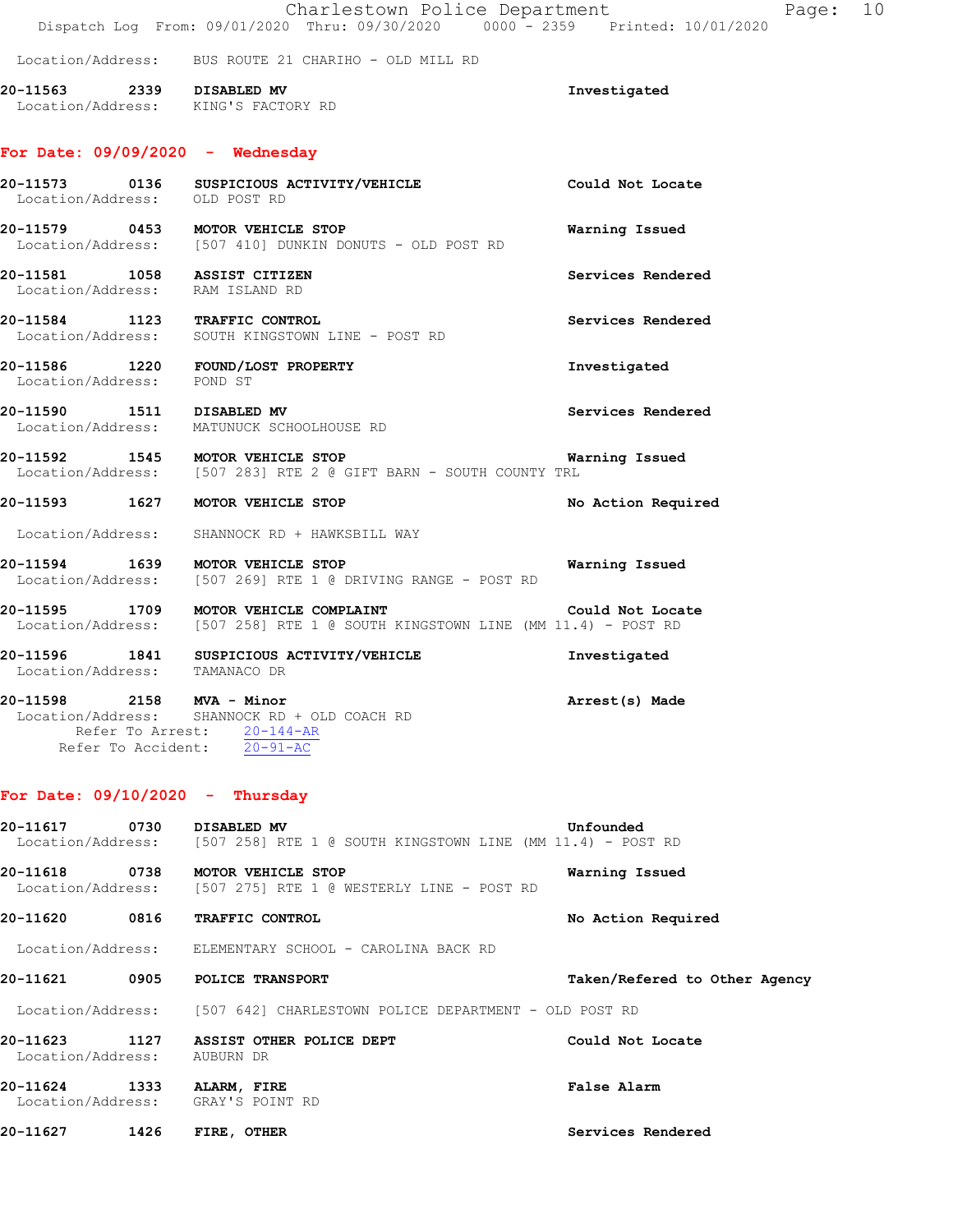|                   |                  | Charlestown Police Department<br>Dispatch Log From: 09/01/2020 Thru: 09/30/2020 0000 <sup>-</sup> 2359 Printed: 10/01/2020 | Page:                         | 11 |
|-------------------|------------------|----------------------------------------------------------------------------------------------------------------------------|-------------------------------|----|
|                   |                  | Location/Address: EDWARDS LN                                                                                               |                               |    |
|                   |                  | 20-11628 1518 OFFICER WANTED<br>Location/Address: [507 937] GEMELLI BISTRO - FALCONE LN                                    | Warning Issued                |    |
|                   | Refer To Arrest: | 20-11629 1728 ASSIST OTHER POLICE DEPT<br>Location/Address: HAWKSBILL WAY<br>$20 - 145 - AR$                               | Arrest(s) Made                |    |
|                   |                  | 20-11630 1826 POLICE TRANSPORT                                                                                             | Taken/Refered to Other Agency |    |
|                   |                  | Location/Address: [507 642] CHARLESTOWN POLICE DEPARTMENT - OLD POST RD                                                    |                               |    |
|                   |                  | 20-11631 1837 ASSIST OTHER POLICE DEPT<br>Location/Address: [507 276] RTE 2 @ RICHMOND LINE - SOUTH COUNTY TRL             | Unfounded                     |    |
|                   |                  | 20-11632 1916 MOTOR VEHICLE STOP<br>Location/Address: [507 266] RTE 1 @ WILLOWS - POST RD                                  | Warning Issued                |    |
| Location/Address: |                  | 20-11637 2114 ALARM, BURGLAR<br>SHORE DR                                                                                   | Investigated                  |    |
|                   |                  | 20-11638 2201 POLICE INFORMATION                                                                                           | No Action Required            |    |
|                   |                  | Location/Address: [507 19] CHARLESTOWN ELEMENTARY SCHOOL - CAROLINA BACK RD                                                |                               |    |
|                   |                  | 20-11639 2211 POLICE INFORMATION                                                                                           | No Action Required            |    |
| Location/Address: |                  | BURLINGAME DR                                                                                                              |                               |    |
|                   |                  | 20-11640 2222 POLICE INFORMATION                                                                                           | No Action Required            |    |
| Location/Address: |                  | BURLINGAME DR                                                                                                              |                               |    |
|                   |                  | 20-11641 2238 POLICE INFORMATION                                                                                           | No Action Required            |    |
| Location/Address: |                  | BURLINGAME DR                                                                                                              |                               |    |

## **For Date: 09/11/2020 - Friday**

| 20-11649 0845 VANDALISM<br>Location/Address: GENWOOD DR  |                                                                                                                                                                     | Investigated       |
|----------------------------------------------------------|---------------------------------------------------------------------------------------------------------------------------------------------------------------------|--------------------|
|                                                          | 20-11650 0906 ROAD HAZARD/OBSTRUCTION CONTROLLER Removed Hazard<br>Vicinity of: [507 372] SOUTH SHORE MENTAL HEALTH - OLD POST RD                                   |                    |
|                                                          | 20-11651 0947 ASSIST ELDERLY<br>Location/Address: [507 88] EAST WEST MARKET - POST RD                                                                               | Investigated       |
| 20-11652 1256 VANDALISM<br>Location/Address: MATTHIUS LN | Refer To Incident: 20-390-OF                                                                                                                                        | Report Taken       |
|                                                          | 20-11653 1311 LOST/STOLEN LICENSE PLATES Neport Taken<br>Location/Address: [507 867] STASIUNAS PROPERTIES LLC - OLD POST RD<br>Refer To Incident: 20-389-OF         |                    |
|                                                          | 20-11655 1357 FOLLOW-UP INVESTIGATION<br>Location/Address: [507 21] BURLINGAME STATE PARK - CAMPING AREA - BURLINGAME STATE PARK RD<br>Refer To Incident: 20-391-OF | Report Taken       |
|                                                          | 20-11656 1526 POLICE INFORMATION                                                                                                                                    | No Action Required |
|                                                          | Location/Address: BURLINGAME DR                                                                                                                                     |                    |
|                                                          | 20-11657 1635 SERVE SUMMONS                                                                                                                                         | No Action Required |
| Location/Address: DRIFTWOOD DR                           |                                                                                                                                                                     |                    |
|                                                          | 20-11658 1639 FOUND/LOST PROPERTY                                                                                                                                   | Services Rendered  |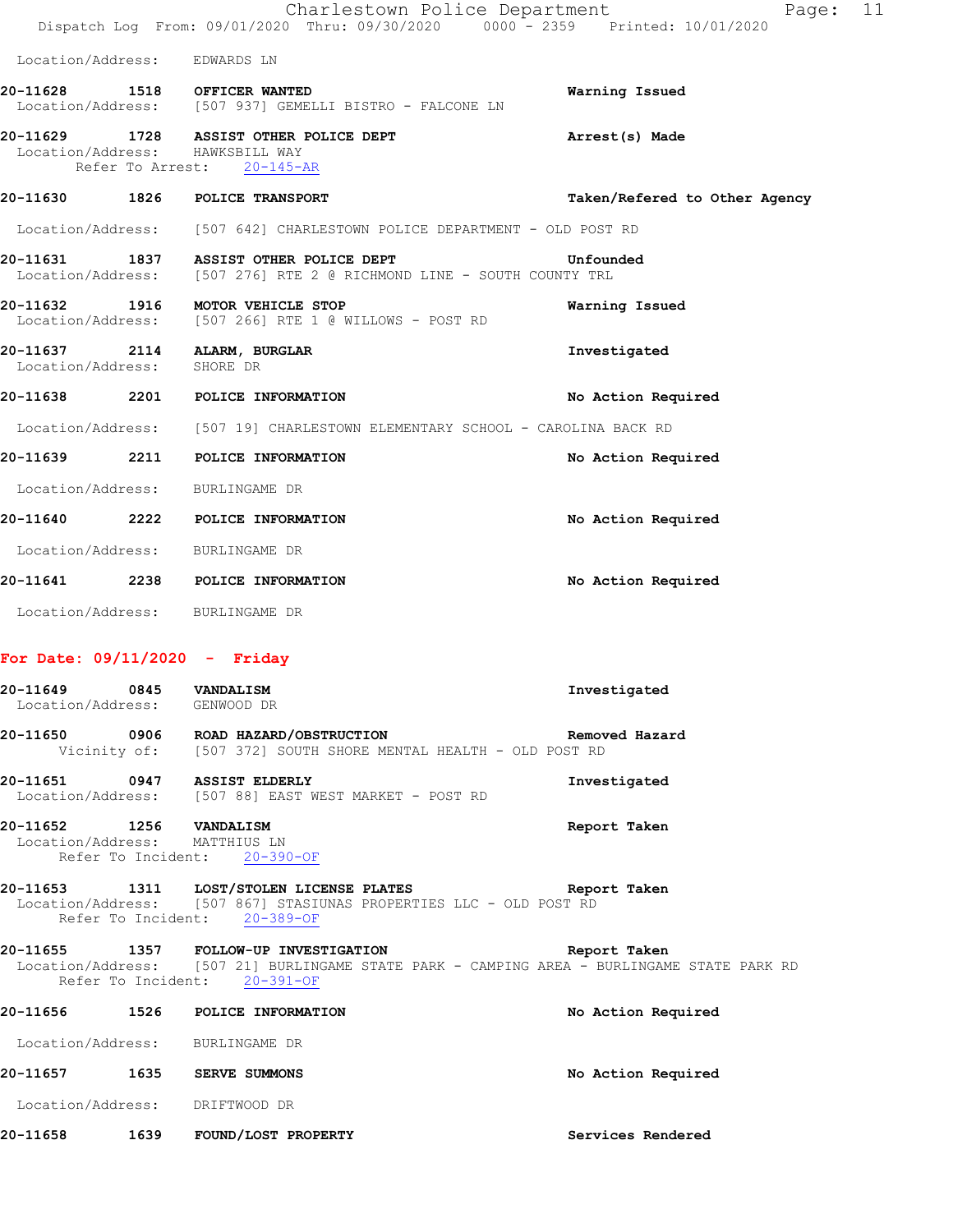Charlestown Police Department Page: 12 Dispatch Log From: 09/01/2020 Thru: 09/30/2020 0000 - 2359 Printed: 10/01/2020

| Location/Address: | EDWARDS LN |  |
|-------------------|------------|--|
|-------------------|------------|--|

- **20-11660 1746 ALARM, FIRE False Alarm**  Location/Address: [507 567] RIDGE RD **20-11663 1958 MOTOR VEHICLE STOP Warning Issued**  Vicinity of: SOUTH COUNTY TRL **20-11664 2215 ALARM, BURGLAR False Alarm**  Location/Address: [507 740] SUNDALE WAY **20-11665 2301 ANIMAL COMPLAINT Unfounded**  Vicinity of: ALTON CAROLINA RD
- **20-11666 2318 DISTURBANCE/Music/Noise Unfounded**  Location/Address: NORDIC TRL

#### **For Date: 09/12/2020 - Saturday**

| 20-11682          | 0712 | ALARM, FIRE |                                              |  |  | <b>False Alarm</b> |  |
|-------------------|------|-------------|----------------------------------------------|--|--|--------------------|--|
| Location/Address: |      |             | [507 254] GALAPAGOS COLLECTION - OLD POST RD |  |  |                    |  |

- **20-11683 0824 DISTURBANCE/Music/Noise Services Rendered**  Location/Address: LAURI DR
- **20-11684 0900 OFFICER WANTED Services Rendered**  Location/Address: LAURI DR
- **20-11685 0918 EMBEZZELMENT/FRAUD/FORGERY Report Taken**  Location/Address: [507 642] CHARLESTOWN POLICE DEPARTMENT - OLD POST RD Refer To Incident: 20-392-OF
- **20-11688 1049 SERVE SUMMONS Services Rendered**  Location/Address: DRIFTWOOD DR
- **20-11689 1107 PSYCHOLOGICAL EMERGENCY Transported to Hospital** 
	- Location/Address: [507 88] EAST WEST MARKET POST RD
- **20-11693 1518 BOATING VESSEL VIOLATION Warning Issued**  Location: [507 341] NINIGRET POND - EAST
- **20-11695 1537 MOTOR VEHICLE STOP Warning Issued**  Location/Address: SOUTH COUNTY TRL + NARROW LN
- **20-11696 1538 ALARM, BURGLAR Building Checked/Secured** 
	- Location/Address: [507 585] STEDMAN & KAZOUNIS CROSSLAND ST
- **20-11702 1635 911 CALLS/False/Hang-Ups/Open No Action Required**
- Location/Address: WOODCOCK TRL
- **20-11703 1711 BOATING VESSEL VIOLATION Warning Issued**  Location: [507 341] NINIGRET POND - EAST
- **20-11705 1807 MOTOR VEHICLE COMPLAINT Warning Issued**  Location/Address: [507 20] NINIGRET PARK - PARK LN
- **20-11706 1827 ALARM, BURGLAR Building Checked/Secured**
- Location/Address: WEST BEACH RD
- **20-11708 1948 SUSPICIOUS ACTIVITY/VEHICLE Unfounded**  Location/Address: CEDAR RD
- **20-11709 2010 SUSPICIOUS ACTIVITY/VEHICLE Investigated**  Location/Address: [507 20] NINIGRET PARK - PARK LN
- **20-11710 2025 DISTURBANCE/Music/Noise Investigated**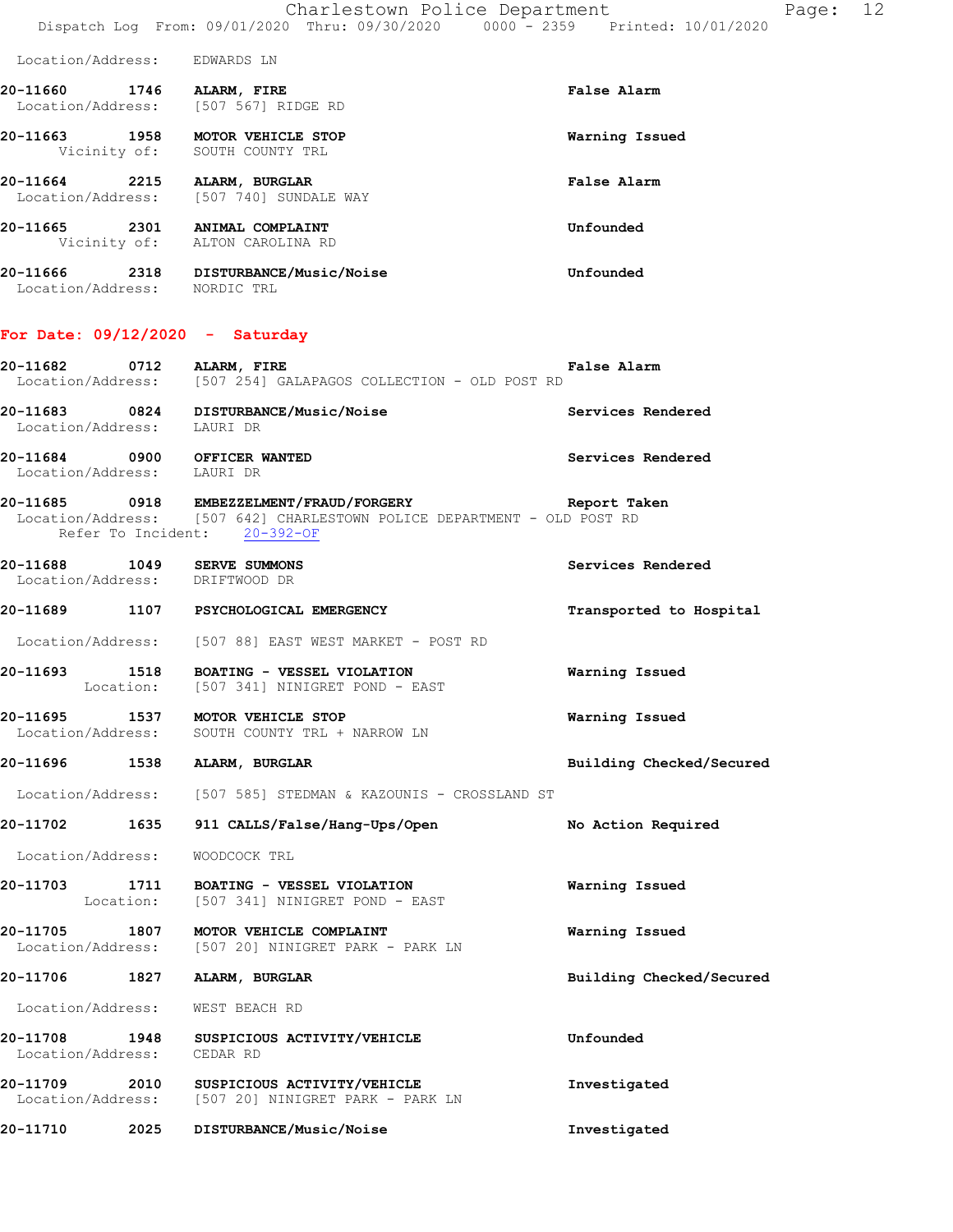|                                 |      | Charlestown Police Department                                    | Page:                                                                                                           | 13 |
|---------------------------------|------|------------------------------------------------------------------|-----------------------------------------------------------------------------------------------------------------|----|
|                                 |      |                                                                  | Dispatch Log From: 09/01/2020 Thru: 09/30/2020 0000 - 2359 Printed: 10/01/2020                                  |    |
|                                 |      | Location/Address: [507 64] RATHSKELLER RESTAURANT - OLD COACH RD |                                                                                                                 |    |
| 20-11711                        | 2257 | ASSIST OTHER POLICE DEPT                                         | Services Rendered<br>Location/Address: [507 21] BURLINGAME STATE PARK - CAMPING AREA - BURLINGAME STATE PARK RD |    |
| 20-11712<br>Location/Address:   | 2258 | DISTURBANCE/Music/Noise<br>UPLAND RD                             | Services Rendered                                                                                               |    |
| 20-11713                        | 2312 | DISTURBANCE/Music/Noise<br>Location/Address: WILDFLOWER RD       | Peace Restored                                                                                                  |    |
| For Date: $09/13/2020 -$ Sunday |      |                                                                  |                                                                                                                 |    |
| 20-11714                        | 0034 | MVA - W/Injury/Fluid/Hazard                                      | Transported to Hospital                                                                                         |    |
|                                 |      | Location/Address: ROSS HILL RD + POST RD                         |                                                                                                                 |    |

**20-11715 0052 ALARM, BURGLAR No Action Required** 

**20-11725 1416 MOTOR VEHICLE COMPLAINT Could Not Locate** 

**20-11726 1445 MVA - Minor Report Taken** 

**20-11727 1513 FOLLOW-UP INVESTIGATION Investigated** 

**20-11731 2129 SUSPICIOUS ACTIVITY/VEHICLE Investigated** 

**20-11732 2130 SUSPICIOUS ACTIVITY/VEHICLE Investigated** 

**20-11729 1713 SUSPICIOUS ACTIVITY/VEHICLE Citation Issued** 

Vicinity of: [507 45] RIPPY'S LIQUOR MART - SOUTH COUNTY TRL

Location/Address: [507 72] CUMBERLAND FARMS - OLD POST RD

Location/Address: [507 410] DUNKIN DONUTS - OLD POST RD

Location/Address: [507 410] DUNKIN DONUTS - OLD POST RD

#### **For Date: 09/14/2020 - Monday**

Vicinity of: KLONDIKE RD

Refer To Incident: 20-393-OF Refer To Accident: 20-92-AC

 Location/Address: [507 448] OLD POST RD Refer To Incident: 20-394-OF Refer To Accident: 20-93-AC

Location/Address: POST RD + ROSS HILL RD

| 20-11743<br>0422                   | ASSIST OTHER TOWN DEPT<br>Location/Address: [507 327] CHARLESTOWN BEACH TOWN PARKING LOT - CHARLESTOWN BEACH RD | Investigated      |
|------------------------------------|-----------------------------------------------------------------------------------------------------------------|-------------------|
| 20-11745                           | 0541 MOTOR VEHICLE STOP<br>Vicinity of: POST RD + FALCONE LN                                                    | Warning Issued    |
| 0557<br>20-11746                   | MOTOR VEHICLE STOP<br>Vicinity of: POST RD + LAKESIDE DR                                                        | Warning Issued    |
| 20-11753                           | 1005 SUSPICIOUS ACTIVITY/VEHICLE<br>Location/Address: VILLA MARGARITA - ASHAWAY COLONY LN                       | Investigated      |
| 1226<br>20-11754                   | WELL BEING CHECK<br>Location/Address: [507 874] EAST QUAIL RUN                                                  | Investigated      |
| 20-11757 1333<br>Location/Address: | ALARM, FIRE<br>HUNTER'S HARBOR RD                                                                               | Services Rendered |
| 20-11760 1445                      | <b>JUVENILE OFFENSES</b><br>Location/Address: [507 26] CROSSLAND ST<br>Refer To Incident: 20-396-OF             | Investigated      |
| 20-11761 1500<br>Location/Address: | FOLLOW-UP INVESTIGATION<br>POST RD + ROSS HILL RD                                                               | Investigated      |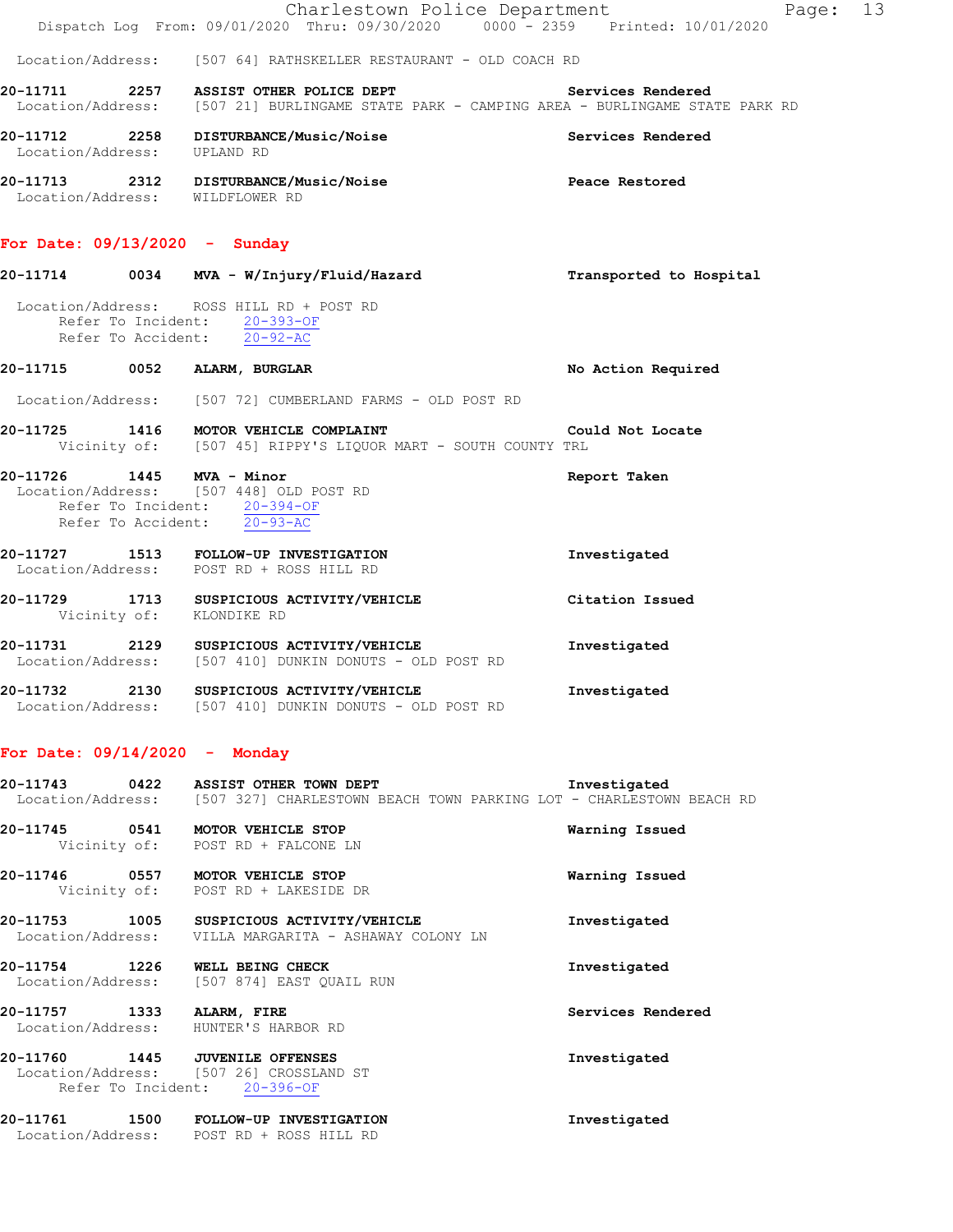| 20-11762 1502                                                          | TRAFFIC CONTROL<br>Location/Address: [507 19] CHARLESTOWN ELEMENTARY SCHOOL - CAROLINA BACK RD                          | Services Rendered  |
|------------------------------------------------------------------------|-------------------------------------------------------------------------------------------------------------------------|--------------------|
| 20-11764 1643 ASSIST OTHER AGENCY<br>Location/Address: EAST BURDICK ST |                                                                                                                         | Services Rendered  |
|                                                                        | 20-11765 1720 EMBEZZELMENT/FRAUD/FORGERY<br>Location/Address: SOUTH COUNTY TRL<br>Refer To Incident: 20-397-OF          | Report Taken       |
|                                                                        | 20-11766 1756 SUSPICIOUS ACTIVITY/VEHICLE<br>Location/Address: ASHAWAY COLONY LN                                        | Investigated       |
|                                                                        | 20-11767  2029  FIREWORKS/Possession/Use/Other<br>Location/Address:  KING'S FACTORY RD + PROSSER TRL                    | Could Not Locate   |
| For Date: $09/15/2020 -$ Tuesday                                       |                                                                                                                         |                    |
|                                                                        | Location/Address: POST RD + LAKESIDE DR                                                                                 | Removed Hazard     |
| 20-11777 0329 WELL BEING CHECK<br>Location/Address: ASHAWAY COLONY LN  |                                                                                                                         | Services Rendered  |
| 20-11780                                                               | 11780 0817 TRAFFIC CONTROL Services Rend<br>Location/Address: [507 19] CHARLESTOWN ELEMENTARY SCHOOL - CAROLINA BACK RD | Services Rendered  |
| 20-11782 1049                                                          | COMPLAINT                                                                                                               | No Action Required |
| Location/Address: BLACK POND RD                                        |                                                                                                                         |                    |
|                                                                        | 20-11783 1200 SUSPICIOUS ACTIVITY/VEHICLE                                                                               | No Action Required |
|                                                                        | Location/Address: BLUE SHUTTERS BEACH - EAST BEACH RD                                                                   |                    |
| 20-11786 1333                                                          | MOTOR VEHICLE STOP<br>Location/Address: [507 266] RTE 1 @ WILLOWS - POST RD                                             | Warning Issued     |
| 20-11787                                                               | J-11787 1343 MOTOR VEHICLE STOP<br>Location/Address: [507 36] CHARLESTOWN MINI-SUPER - OLD POST RD                      | Warning Issued     |
| 20-11791<br>Location/Address:                                          | 1527 POLICE INFORMATION<br>WEST BEACH RD                                                                                | Warning Issued     |
| 20-11790 1528 TRAFFIC CONTROL                                          | Location/Address: [507 19] CHARLESTOWN ELEMENTARY SCHOOL - CAROLINA BACK RD                                             | Services Rendered  |
| 20-11792 1531 ANIMAL COMPLAINT<br>Vicinity of: WEST BEACH RD           |                                                                                                                         | Could Not Locate   |

**20-11795 1556 DISABLED MV Investigated**  Location/Address: SOUTH COUNTY TRL + EAST CHARLES ST

**20-11796 1612 MOTOR VEHICLE STOP Warning Issued**  Location/Address: [507 258] RTE 1 @ SOUTH KINGSTOWN LINE (MM 11.4) - POST RD

**20-11798 1708 MOTOR VEHICLE STOP No Action Required** 

Location/Address: [507 260] RTE 1 @ GENERAL STANTON - POST RD

## **20-11799 1730 MOTOR VEHICLE STOP No Action Required**

Location/Address: OLD SHANNOCK RD + CAROLINA BACK RD

**20-11800 1740 POLICE INFORMATION No Action Required**  Location/Address: [507 642] CHARLESTOWN POLICE DEPARTMENT - OLD POST RD

**20-11801 1747 MOTOR VEHICLE STOP No Action Required**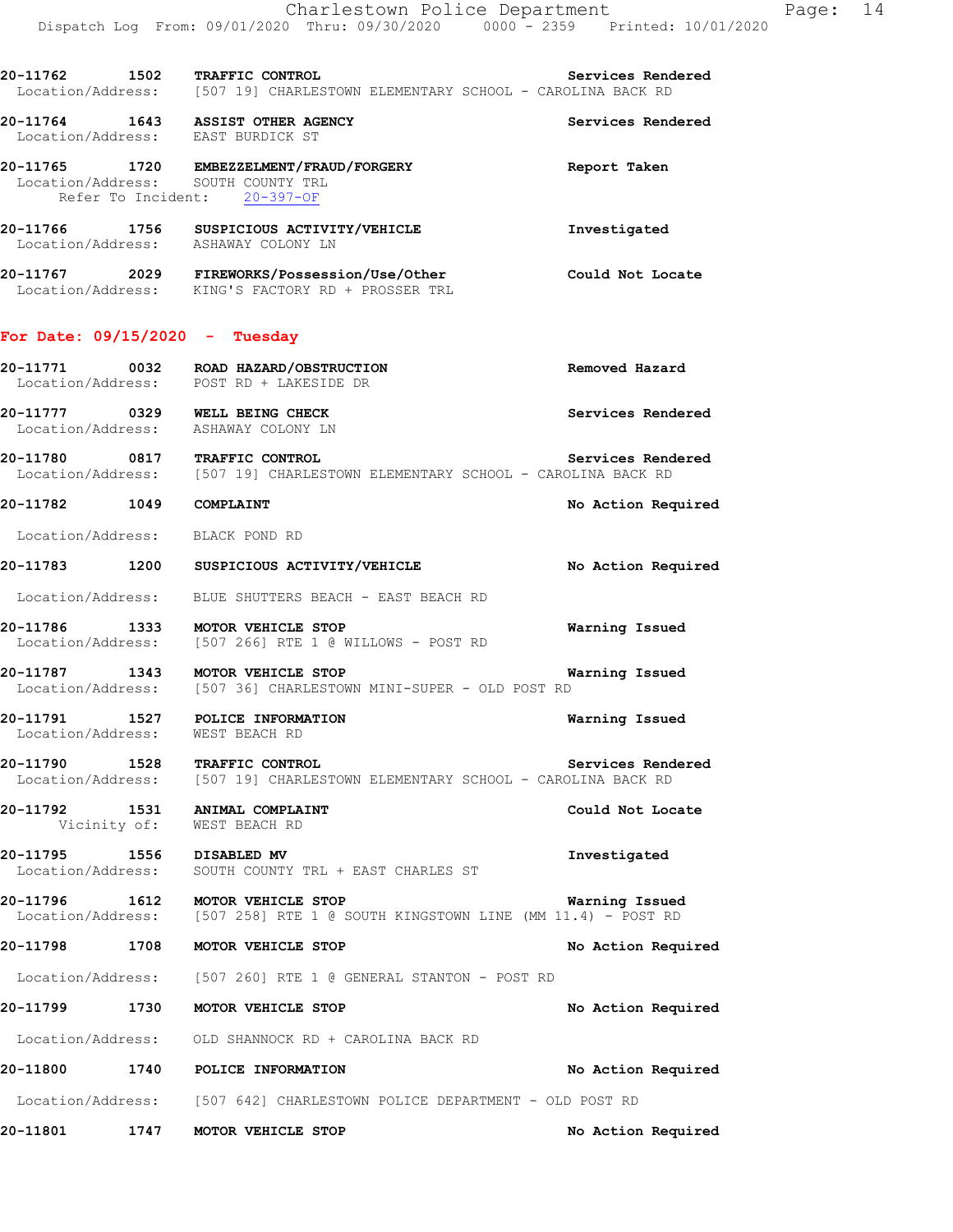Location/Address: POST RD + ROSS HILL RD

**20-11802 1900 FIRE, OTHER Services Rendered**  Location/Address: [507 839] PEPLER RESIDENCE - QUAIL LN

**20-11805 2105 MOTOR VEHICLE STOP Warning Issued**  Location/Address: [507 72] CUMBERLAND FARMS - OLD POST RD

**20-11806 2111 SUSPICIOUS ACTIVITY/VEHICLE Investigated**  Location/Address: [507 373] CROSS MILLS LIBRARY - OLD POST RD

**20-11807 2159 MOTOR VEHICLE STOP Warning Issued**  Location/Address: [507 266] RTE 1 @ WILLOWS - POST RD

#### **For Date: 09/16/2020 - Wednesday**

**20-11833 0800 TRAFFIC CONTROL Services Rendered**  Location/Address: ROSS HILL RD

**20-11835 0859 911 CALLS/False/Hang-Ups/Open Investigated**  Location/Address: LAKESIDE DR

**20-11836 0917 FIRE, OTHER Services Rendered**  Location/Address: SOUTH ARNOLDA RD

**20-11841 1348 TRAFFIC CONTROL Services Rendered**  Location/Address: KING'S FACTORY RD

**20-11842 1512 TRAFFIC CONTROL Services Rendered**  Location/Address: [507 19] CHARLESTOWN ELEMENTARY SCHOOL - CAROLINA BACK RD

**20-11843 1514 MOTOR VEHICLE COMPLAINT 11843** Unfounded Location/Address: [507 259] RTE 1 @ CASTLEROCK - POST RD [507 259] RTE 1 @ CASTLEROCK - POST RD

**20-11846 1703 MOTOR VEHICLE STOP Citation Issued**  Location/Address: [507 266] RTE 1 @ WILLOWS - POST RD

**20-11848 1848 MOTOR VEHICLE STOP Warning Issued**  Location/Address: [507 100] RTE 1 @ FIORES (MILE MARKER 8.0) - POST RD

**20-11850 1951 POLICE INFORMATION Arrest(s) Made**  Location/Address: [507 642] CHARLESTOWN POLICE DEPARTMENT - OLD POST RD Refer To Arrest: 20-147-AR

**20-11854 2045 SUSPICIOUS ACTIVITY/VEHICLE Investigated**  Location/Address: [507 610] FROSTY DREW OBSERVATORY - PARK LN

**20-11855 2142 MOTOR VEHICLE STOP Warning Issued**  Location/Address: [507 269] RTE 1 @ DRIVING RANGE - POST RD

**20-11856 2203 MOTOR VEHICLE STOP WARKER 6.0)** - POST RD Location/Address: [507 270] RTE 1 @ BURLINGAME (MILE MARKER 6.0) - POST RD [507 270] RTE 1 @ BURLINGAME (MILE MARKER 6.0) - POST RD

**20-11857 2322 DISTURBANCE/Music/Noise Unfounded**  Vicinity of: EDWARDS LN

**20-11861 2340 POLICE INFORMATION No Action Required** 

Location/Address: [507 642] CHARLESTOWN POLICE DEPARTMENT - OLD POST RD

#### **For Date: 09/17/2020 - Thursday**

**20-11859 0047 MOTOR VEHICLE STOP Warning Issued**  Vicinity of: [507 261] RTE 1 @ STATE GARAGE (MILE MARKER 9.6) - POST RD **20-11866 0159 OFFICER WANTED Could Not Locate**  Location/Address: [507 952] POND ST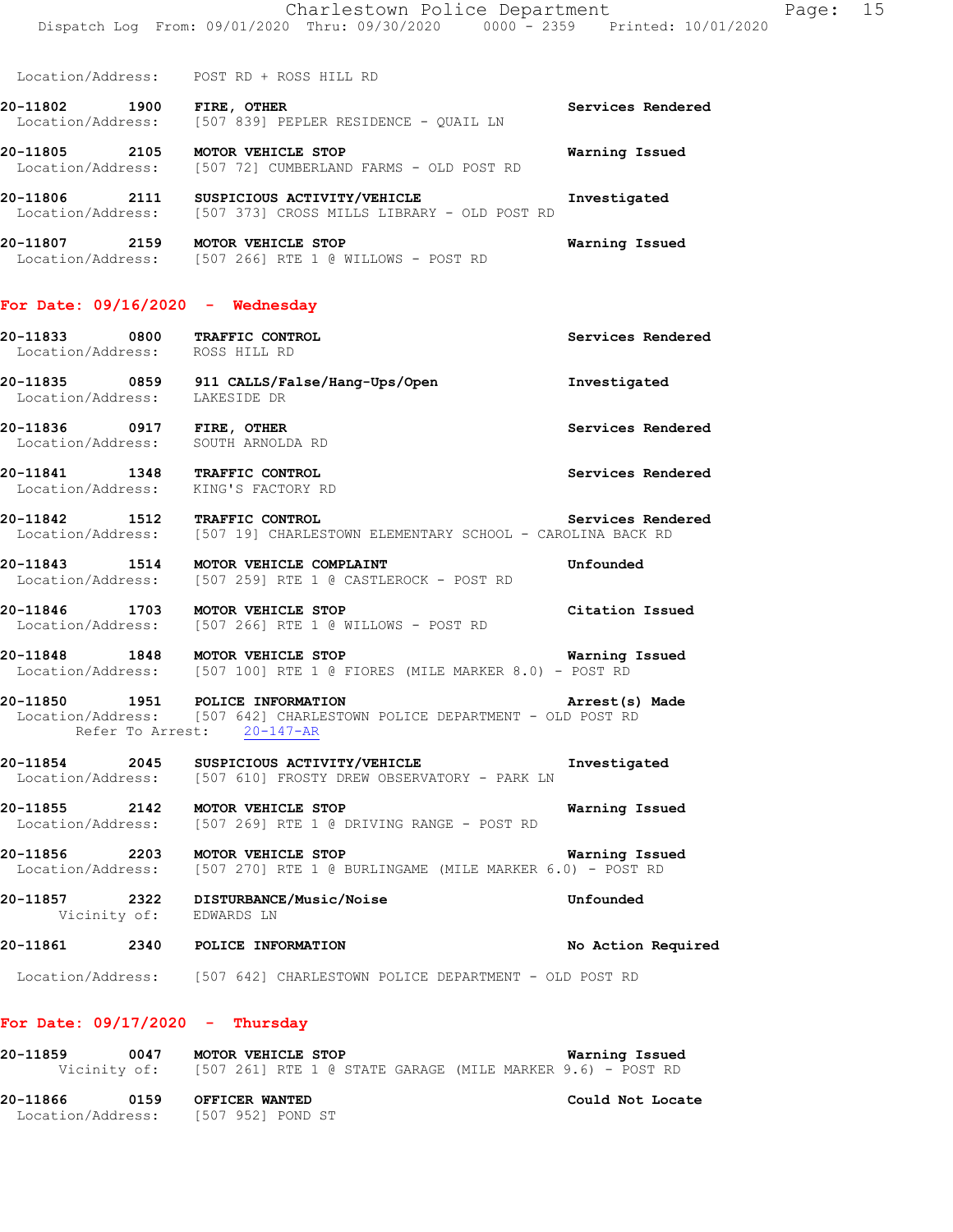|                                                             | Charlestown Police Department<br>Dispatch Log From: 09/01/2020 Thru: 09/30/2020 0000 <sup>-</sup> 2359 Printed: 10/01/2020                    | Page: 16                      |
|-------------------------------------------------------------|-----------------------------------------------------------------------------------------------------------------------------------------------|-------------------------------|
|                                                             | <b>20-11871 0837 MOTOR VEHICLE STOP MATRIC MATRIQ ISSUED</b><br>Location/Address: [507 258] RTE 1 @ SOUTH KINGSTOWN LINE (MM 11.4) - POST RD  | Warning Issued                |
|                                                             | 20-11873 0952 SUSPICIOUS ACTIVITY/VEHICLE<br>Location/Address: MOHAWK TRL                                                                     | Unfounded                     |
|                                                             | 20-11875 1018 SUSPICIOUS ACTIVITY/VEHICLE<br>Location/Address: AUBURN DR                                                                      | Could Not Locate              |
|                                                             | 20-11876 1038 POLICE INFORMATION<br>Location/Address: SOUTH ARNOLDA RD<br>Refer To Incident: 20-398-OF                                        | Could Not Locate              |
|                                                             | 20-11877 1124 WELL BEING CHECK<br>Location/Address: [507 943] SHANNOCK VILLAGE COTTAGES - SHANNOCK RD                                         | Services Rendered             |
|                                                             | 20-11879 1519 TRAFFIC CONTROL<br>Location/Address: [507 19] CHARLESTOWN ELEMENTARY SCHOOL - CAROLINA BACK RD                                  | Services Rendered             |
| Location/Address: FLORENCE RD                               | 20-11881 1624 SUSPICIOUS ACTIVITY/VEHICLE                                                                                                     | Unfounded                     |
| 20-11882 1635 OFFICER WANTED                                | Location/Address: [507 26] CHARLESTOWN BREACHWAY - CHARLESTOWN BEACH RD                                                                       | Unfounded                     |
| 20-11885 1817 TRESPASSING<br>Location/Address: JOSEPHINE DR |                                                                                                                                               | Services Rendered             |
|                                                             | 20-11886 1838 ASSIST OTHER POLICE DEPT<br>Location/Address: SHANNOCK RD<br>Refer To Incident: 20-399-OF                                       | Services Rendered             |
|                                                             | 20-11888 1938 ROAD HAZARD/OBSTRUCTION<br>Location/Address: [507 924] MILE MARKER 10.6 - NARROW LN                                             | Unfounded                     |
|                                                             | 20-11889 2038 WELL BEING CHECK<br>Unfounded<br>Location/Address: [507 26] CHARLESTOWN BREACHWAY - CHARLESTOWN BEACH RD                        |                               |
| For Date: $09/18/2020 -$ Friday                             |                                                                                                                                               |                               |
|                                                             | 20-11905 0206 ROAD HAZARD/OBSTRUCTION                                                                                                         | Taken/Refered to Other Agency |
|                                                             | Location/Address: BEND RD + POST RD                                                                                                           |                               |
|                                                             | 20-11914   1054   ASSIST OTHER AGENCY   Services<br>Location/Address: [507 642] CHARLESTOWN POLICE DEPARTMENT - OLD POST RD                   | Services Rendered             |
|                                                             | 20-11915 1103 ASSIST CITIZEN<br>Location/Address: [507 31] BLUE SHUTTERS BEACH - EAST BEACH RD                                                | Services Rendered             |
|                                                             | 20-11916 1227 SUSPICIOUS ACTIVITY/VEHICLE<br>Location/Address: [507 410] DUNKIN DONUTS - OLD POST RD                                          | Investigated                  |
| 20-11918  1414  OFFICER WANTED                              |                                                                                                                                               | No Action Required            |
| Location/Address: BLUE RIDGE DR                             |                                                                                                                                               |                               |
|                                                             | 20-11919 1426 MOTOR VEHICLE COMPLAINT<br><b>Example 1</b> Unfounded<br>Location/Address: [507 284] RTE 91 @ RICHMOND LINE - ALTON CAROLINA RD |                               |
|                                                             | 20-11920 1524 TRAFFIC CONTROL<br>Location/Address: [507 19] CHARLESTOWN ELEMENTARY SCHOOL - CAROLINA BACK RD                                  | Services Rendered             |
|                                                             | 20-11921 1537 MOTOR VEHICLE STOP<br>Location/Address: ALTON CAROLINA RD + HILLTOP DR                                                          | Warning Issued                |
|                                                             | 20-11922 1557 MOTOR VEHICLE STOP<br>Location/Address: POST RD + SCHOOLHOUSE POND RD                                                           | Warning Issued                |
| 20-11923 1559 DISABLED MV                                   |                                                                                                                                               | Services Rendered             |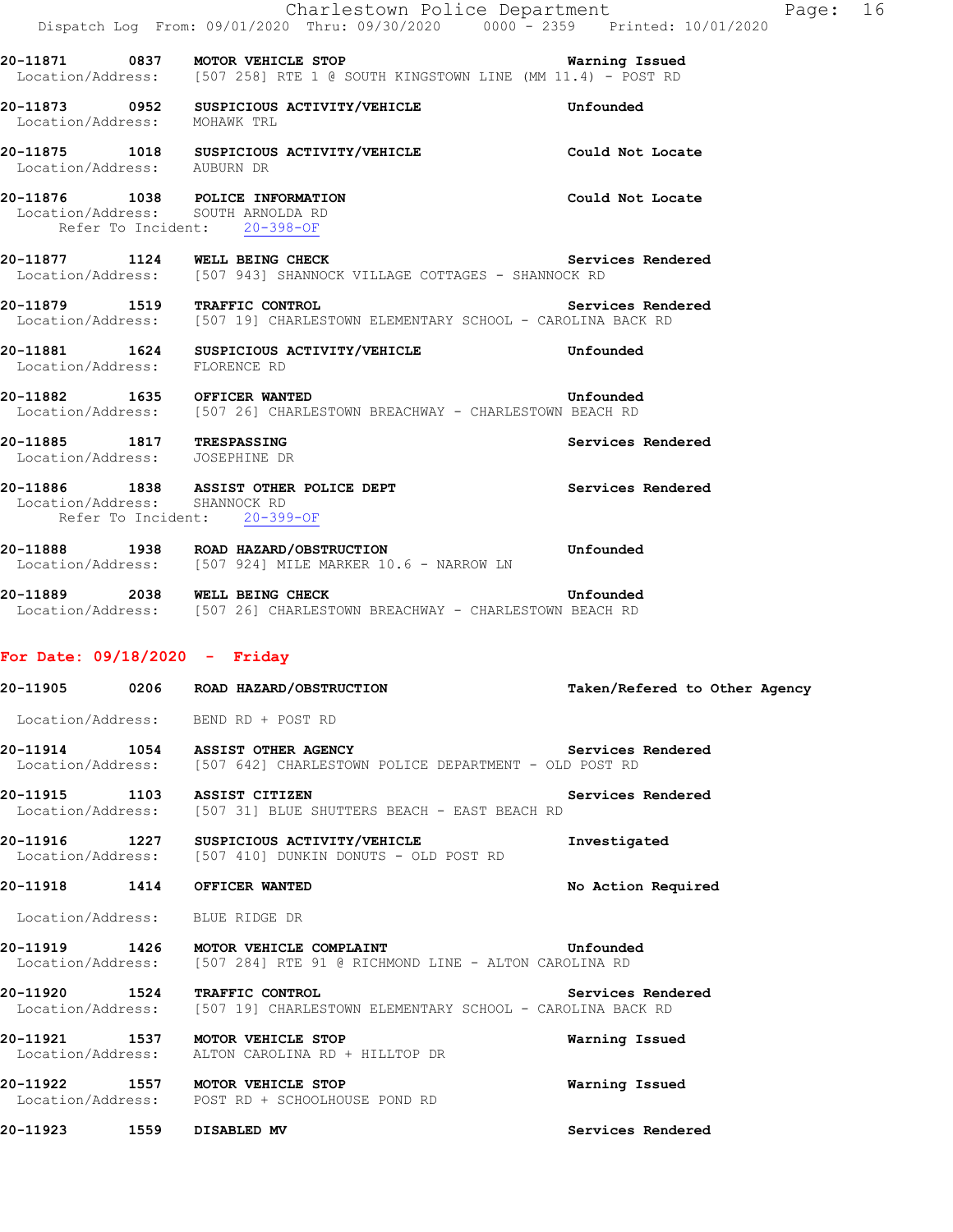|                   |      | Charlestown Police Department<br>Dispatch Log From: 09/01/2020 Thru: 09/30/2020 0000 - 2359 Printed: 10/01/2020 | Page: 17                       |
|-------------------|------|-----------------------------------------------------------------------------------------------------------------|--------------------------------|
|                   |      | Location/Address: POST RD + HOXSIE AVE                                                                          |                                |
|                   |      | 20-11924 1858 ASSIST ELDERLY                                                                                    | Taken to Family/Guardian/Other |
|                   |      | Location/Address: RAM ISLAND RD                                                                                 |                                |
|                   |      | 20-11926 2104 ASSAULT<br>Location/Address: GENERAL STANTON LN<br>Refer To Incident: 20-400-OF                   | Report Taken                   |
|                   |      | For Date: $09/19/2020 -$ Saturday                                                                               |                                |
|                   |      | 20-11940 0247 DISTURBANCE/Music/Noise<br>Location/Address: WEST BEACH RD                                        | Unfounded                      |
|                   |      | 20-11948 1221 MOTOR VEHICLE COMPLAINT<br>Vicinity of: [507 381] CVS PHARMACY - OLD POST RD                      | Could Not Locate               |
|                   |      | 20-11949 1259 DISABLED MV<br>Vicinity of: POST RD + EAST BEACH RD                                               | Services Rendered              |
|                   |      | 20-11950 1334 MOTOR VEHICLE COMPLAINT<br>Location/Address: POST RD - ROSS HILL RD                               | Could Not Locate               |
|                   |      | 20-11951 1501 DIS CONDUCT / FIGHT                                                                               | Transported to Hospital        |
|                   |      | Location/Address: OLD POST RD<br>Refer To Arrest: 20-148-AR                                                     |                                |
|                   |      | 20-11952 1631 BOATING - VESSEL VIOLATION<br>Location: [507 341] NINIGRET POND - EAST                            | Warning Issued                 |
|                   |      | 20-11953 1646 911 CALLS/False/Hang-Ups/Open                                                                     | Building Checked/Secured       |
|                   |      | Location/Address: SEA BREEZE AVE                                                                                |                                |
|                   |      | 20-11954 1722 DISTURBANCE/Music/Noise<br>Location/Address: [507 549] WHITE TAIL CIR                             | Investigated                   |
|                   |      | 20-11955 1752 DISABLED MV<br>Location/Address: EAST BEACH RD + POST RD                                          | Services Rendered              |
|                   |      | 20-11956 1851 MOTOR VEHICLE COMPLAINT<br>Location/Address: NARRAGANSETT TRL                                     | Unfounded                      |
| Location/Address: |      | 20-11957 1923 FIRE, OTHER<br>BOTKA DR                                                                           | Investigated                   |
|                   |      | 20-11960 2343 SUSPICIOUS ACTIVITY/VEHICLE<br>Location/Address: NARROW LN + OLD COACH RD                         | Investigated                   |
|                   |      | For Date: $09/20/2020 -$ Sunday                                                                                 |                                |
| 20-11968          |      | 0349 ALARM, BURGLAR                                                                                             | Building Checked/Secured       |
|                   |      | Location/Address: [507 45] RIPPY'S LIQUOR MART - SOUTH COUNTY TRL                                               |                                |
|                   |      | 20-11969 0413 ANIMAL COMPLAINT<br>Vicinity of: OLD COACH RD                                                     | Could Not Locate               |
| 20-11970 0417     |      | <b>DISABLED MV</b>                                                                                              | No Action Required             |
|                   |      | Location/Address: [507 275] RTE 1 @ WESTERLY LINE - POST RD                                                     |                                |
| 20-11971          |      | 0457 ALARM, BURGLAR                                                                                             | No Action Required             |
|                   |      | Location/Address: [507 45] RIPPY'S LIQUOR MART - SOUTH COUNTY TRL                                               |                                |
| 20-11974          | 1101 | ALARM, BURGLAR                                                                                                  | Investigated                   |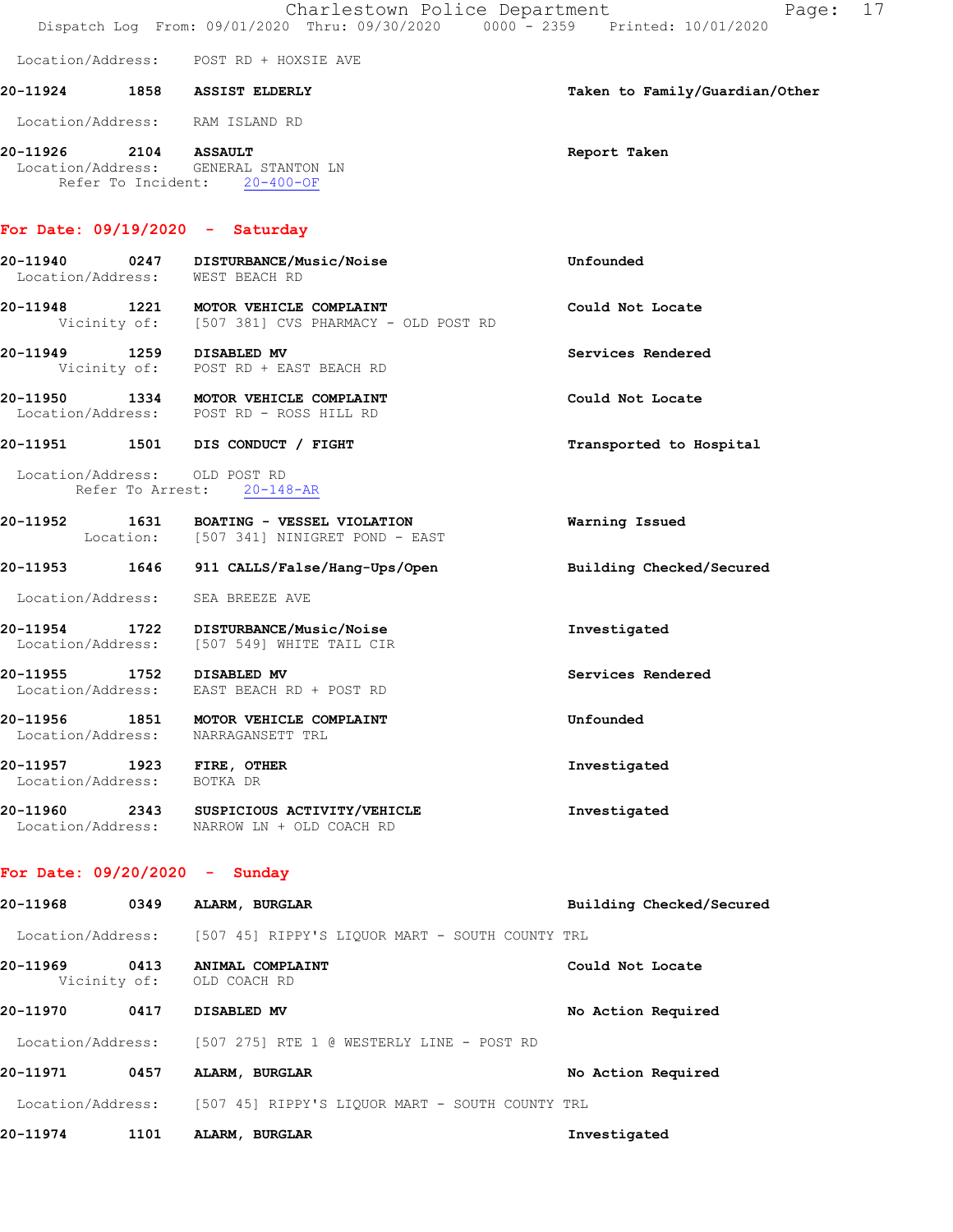Charlestown Police Department The Page: 18 Dispatch Log From: 09/01/2020 Thru: 09/30/2020 0000 - 2359 Printed: 10/01/2020 Vicinity of: SOUTH ARNOLDA RD **20-11976 1225 ANIMAL COMPLAINT Report Taken**  Location/Address: [507 875] NINIGRET PARK - DOG PARK - PARK LN Refer To Incident: 20-401-OF **20-11977 1240 SUSPICIOUS ACTIVITY/VEHICLE Investigated**  Location/Address: POND ST **20-11979 1305 FIRE, BRUSH Investigated**  Location/Address: PASQUISETT TRL **20-11980 1342 CIVIL MATTER Investigated**  Location/Address: WIITALA DR **20-11981 1404 CIVIL MATTER Investigated**  Location/Address: TAUTOG LN **20-11983 1542 PSYCHOLOGICAL EMERGENCY Transported to Hospital**  Location/Address: BOTKA DR 20-11984 1549 Boating - Assistance **Services Rendered** Services Rendered Location: [507 341] NINIGRET POND - EAST **20-11985 1550 DISABLED MV Investigated**  Location/Address: [507 100] RTE 1 @ FIORES (MILE MARKER 8.0) - POST RD **20-11987 1754 Boating - Assistance Services Rendered**  Location: [507 341] NINIGRET POND - EAST **20-11988 1858 DISABLED MV Services Rendered**  Location/Address: [507 269] RTE 1 @ DRIVING RANGE - POST RD **20-11989 1908 MOTOR VEHICLE STOP Warning Issued**  Vicinity of: SHANNOCK RD **20-11990 1909 DISTURBANCE/Music/Noise Services Rendered**  Vicinity of: ISLAND VIEW WAY **20-11993 1943 COMPLAINT Investigated**  Location/Address: [507 661] CROSSLAND ST **20-11995 1954 SUSPICIOUS ACTIVITY/VEHICLE Investigated**  Location/Address: CHARLESTOWN BEACH RD Refer To Incident: 20-402-OF **20-11997 2111 SUSPICIOUS ACTIVITY/VEHICLE Investigated**  Location/Address: LAURI DR **20-11998 2311 MOTOR VEHICLE STOP Warning Issued**  Location/Address: [507 72] CUMBERLAND FARMS - OLD POST RD **For Date: 09/21/2020 - Monday 20-12021 0126 POLICE INFORMATION No Action Required**  Location/Address: [507 642] CHARLESTOWN POLICE DEPARTMENT - OLD POST RD

**20-12026 0826 TRAFFIC CONTROL No Action Required**  Location/Address: [507 19] CHARLESTOWN ELEMENTARY SCHOOL - CAROLINA BACK RD **20-12029 1320 MOTOR VEHICLE STOP Citation Issued**  Location/Address: [507 266] RTE 1 @ WILLOWS - POST RD

**20-12030 1345 MOTOR VEHICLE STOP Warning Issued**  Location/Address: POST RD + MEADOW LN **20-12034 1521 TRAFFIC CONTROL Services Rendered**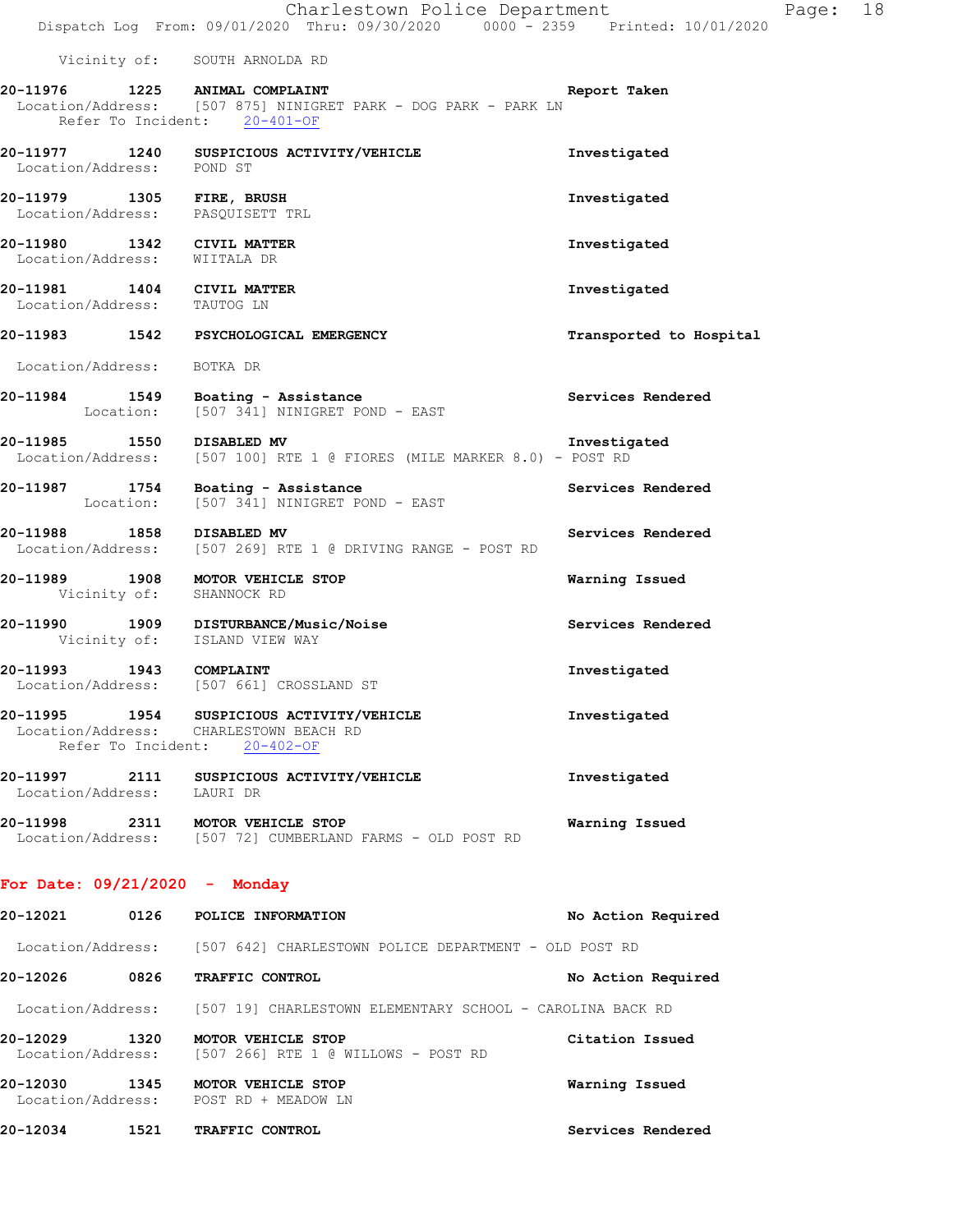|                                  | Charlestown Police Department<br>Dispatch Log From: 09/01/2020 Thru: 09/30/2020 0000 - 2359 Printed: 10/01/2020                   | Page: 19                      |
|----------------------------------|-----------------------------------------------------------------------------------------------------------------------------------|-------------------------------|
|                                  | Location/Address: [507 19] CHARLESTOWN ELEMENTARY SCHOOL - CAROLINA BACK RD                                                       |                               |
|                                  | 20-12035 1530 MOTOR VEHICLE STOP<br>Vicinity of: [507 374] SAINT MARYS CHURCH - CAROLINA BACK RD                                  | Warning Issued                |
|                                  | 20-12036 1531 ROAD HAZARD/OBSTRUCTION                                                                                             | No Action Required            |
|                                  | Location/Address: [507 270] RTE 1 @ BURLINGAME (MILE MARKER 6.0) - POST RD                                                        |                               |
|                                  | 20-12037 1548 OFFICER WANTED<br>Location/Address: [507 235] NINIGRET INN - PROSSER TRL                                            | Services Rendered             |
|                                  | 20-12043 1818 OFFICER WANTED<br>Location/Address: [507 943] SHANNOCK VILLAGE COTTAGES - SHANNOCK RD<br>Refer To Arrest: 20-149-AR | Arrest(s) Made                |
|                                  | 20-12044 1930 POLICE TRANSPORT                                                                                                    | Taken/Refered to Other Agency |
|                                  | Location/Address: [507 642] CHARLESTOWN POLICE DEPARTMENT - OLD POST RD                                                           |                               |
|                                  | 20-12045 2209 MOTOR VEHICLE STOP<br>Location/Address: POST RD + SCHOOLHOUSE POND RD<br>Refer To Arrest: 20-150-AR                 | Arrest(s) Made                |
| For Date: $09/22/2020 -$ Tuesday |                                                                                                                                   |                               |
|                                  | 20-12051 0027 MOTOR VEHICLE STOP<br>Location/Address: SOUTH COUNTY TRL + SHERMAN AVE                                              | Warning Issued                |
|                                  | 20-12052 0038 MOTOR VEHICLE STOP<br>Location/Address: SOUTH COUNTY TRL + BOTKA DR                                                 | Warning Issued                |
|                                  | 20-12061 0201 POLICE INFORMATION<br>Location/Address: [507 38] CHARLESTOWN POST OFFICE - OLD POST RD                              | Services Rendered             |
| Location/Address: ARNOLDA RD     | 20-12069 0752 OFFICER WANTED                                                                                                      | Unfounded                     |
|                                  | 20-12070 0806 MOTOR VEHICLE STOP<br>Location/Address: [507 283] RTE 2 @ GIFT BARN - SOUTH COUNTY TRL                              | Citation Issued               |
|                                  | 20-12071 0818 TRAFFIC CONTROL<br>Location/Address: [507 19] CHARLESTOWN ELEMENTARY SCHOOL - CAROLINA BACK RD                      | Services Rendered             |
|                                  | 20-12072 0827 MOTOR VEHICLE STOP<br>Vicinity of: ROSS HILL RD                                                                     | Warning Issued                |
| Location/Address: ROSS HILL RD   | 20-12073 0831 TRAFFIC CONTROL                                                                                                     | Services Rendered             |
|                                  | 20-12074 1004 911 CALLS/False/Hang-Ups/Open<br>Location/Address: 104 - SEA BREEZE AVE                                             | Unfounded                     |
|                                  | 20-12076 1039 POLICE TRANSPORT                                                                                                    | Taken/Refered to Other Agency |
|                                  | Location/Address: [507 642] CHARLESTOWN POLICE DEPARTMENT - OLD POST RD                                                           |                               |
|                                  | 20-12077 1103 ASSIST CITIZEN<br>Location/Address: [507 1] CHARLESTOWN TOWN HALL - SOUTH COUNTY TRL                                | Services Rendered             |
|                                  | 20-12078 1205 SUSPICIOUS ACTIVITY/VEHICLE<br>Location/Address: [507 324] UNITED NUCLEAR CORP PROPERTY - NARRAGANSETT TRL          | Investigated                  |
|                                  | 20-12081 1337 MOTOR VEHICLE STOP<br>Location/Address: [507 921] MILE MARKER 9.6 - CROSS MILLS RD                                  | Citation Issued               |
|                                  | 20-12083 1455 FOLLOW-UP INVESTIGATION<br>Location/Address: [507 929] CHURCHWOODS HOUSING COMPLEX - OLD POST RD                    | Services Rendered             |
| 20-12084 1509                    | TRAFFIC CONTROL                                                                                                                   | Services Rendered             |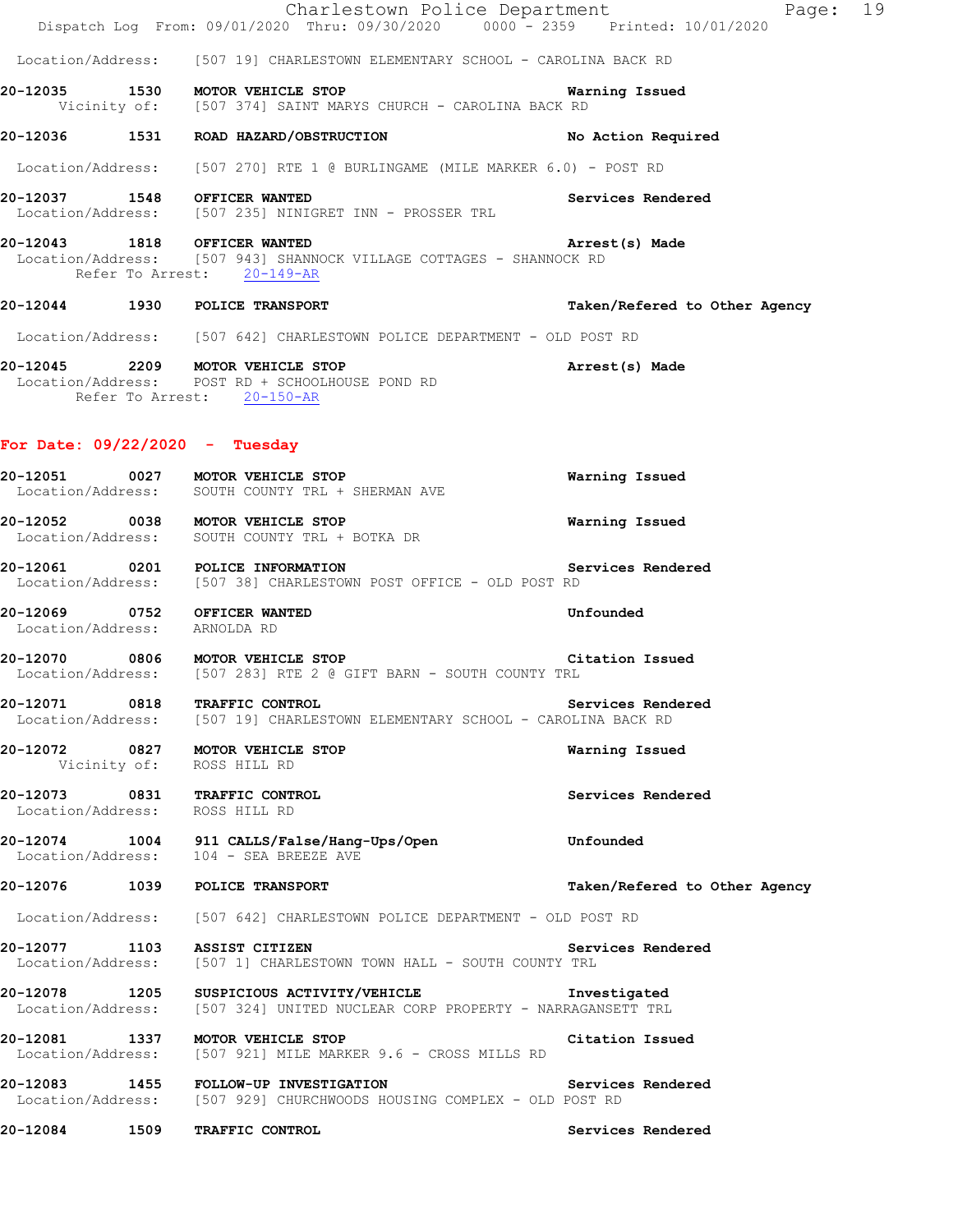|                                    |      | Charlestown Police Department<br>Dispatch Log From: 09/01/2020 Thru: 09/30/2020 0000 - 2359 Printed: 10/01/2020 |                    | Page: | 20 |
|------------------------------------|------|-----------------------------------------------------------------------------------------------------------------|--------------------|-------|----|
|                                    |      | Location/Address: [507 19] CHARLESTOWN ELEMENTARY SCHOOL - CAROLINA BACK RD                                     |                    |       |    |
| 20-12086                           | 1625 | ROAD HAZARD/OBSTRUCTION                                                                                         | No Action Required |       |    |
|                                    |      | Location/Address: OLD MILL RD + CAROLINA BACK RD                                                                |                    |       |    |
| 20-12088 1652                      |      | MOTOR VEHICLE STOP<br>Location/Address: POST RD + SCHOOLHOUSE POND RD                                           | Warning Issued     |       |    |
| 20-12089 1756                      |      | MOTOR VEHICLE COMPLAINT<br>Location/Address: [507 263] RTE 1 @ TOURIST INFO (MILE MARKER 7.6) - POST RD         | Unfounded          |       |    |
| 20-12090<br>Location/Address:      | 2037 | OFFICER WANTED<br>SHUMANKANUC HILL RD                                                                           | Services Rendered  |       |    |
| 20-12092 2118<br>Location/Address: |      | ALARM, CO DETECTOR<br>NARROW LN                                                                                 | Services Rendered  |       |    |

## **For Date: 09/23/2020 - Wednesday**

| 20-12101                           | 0010 | SUSPICIOUS ACTIVITY/VEHICLE                                                                                         | No Action Required |
|------------------------------------|------|---------------------------------------------------------------------------------------------------------------------|--------------------|
|                                    |      | Location/Address: [507 20] NINIGRET PARK - PARK LN                                                                  |                    |
|                                    |      | 20-12114 0842 MOTOR VEHICLE STOP<br>Location/Address: [507 266] RTE 1 @ WILLOWS - POST RD                           | Warning Issued     |
| 20-12116 0903<br>Location/Address: |      | <b>FIRE, OTHER</b><br>SUNSET DR                                                                                     | Investigated       |
|                                    |      | 20-12117 1001 ASSIST OTHER TOWN DEPT<br>Location/Address: [507 19] CHARLESTOWN ELEMENTARY SCHOOL - CAROLINA BACK RD | Services Rendered  |
|                                    |      | 20-12119 1104 TRAFFIC CONTROL<br>Location/Address: KING'S FACTORY RD                                                | Services Rendered  |
|                                    |      | 20-12120 1225 TRESPASSING<br>Location/Address: HONEY LOCUST DR<br>Refer To Incident: 20-403-OF                      | Services Rendered  |
| 20-12122                           |      | 1359 FOLLOW-UP INVESTIGATION                                                                                        | No Action Required |
|                                    |      | Location/Address: HONEY LOCUST DR                                                                                   |                    |
| 20-12138                           | 2000 | MOTOR VEHICLE STOP                                                                                                  | No Action Required |

Location/Address: MATUNUCK SCHOOLHOUSE RD + CHARLESTOWN BEACH RD

### **For Date: 09/24/2020 - Thursday**

| 20-12159                      | 0448                       | COMPLAINT                                                       | No Action Required |
|-------------------------------|----------------------------|-----------------------------------------------------------------|--------------------|
|                               |                            | Location/Address: [507 661] GEORGE ST                           |                    |
| 20-12160<br>Location/Address: | 0750                       | FOLLOW-UP INVESTIGATION<br>HONEY LOCUST DR                      | Services Rendered  |
| 20-12162<br>Location/Address: | 0926                       | SUSPICIOUS ACTIVITY/VEHICLE<br>[507 20] NINIGRET PARK - PARK LN | Services Rendered  |
| 20-12164<br>Location/Address: | 1102<br>Refer To Incident: | SUSPICIOUS ACTIVITY/VEHICLE<br>AUBURN DR<br>$20 - 404 - OF$     | Investigated       |
| 20-12166<br>Location/Address: | 1402                       | COMPLAINT<br>POWAGET AVE                                        | Investigated       |
| 20-12168                      | 2327                       | POLICE INFORMATION                                              | Could Not Locate   |

Location/Address: [507 642] CHARLESTOWN POLICE DEPARTMENT - OLD POST RD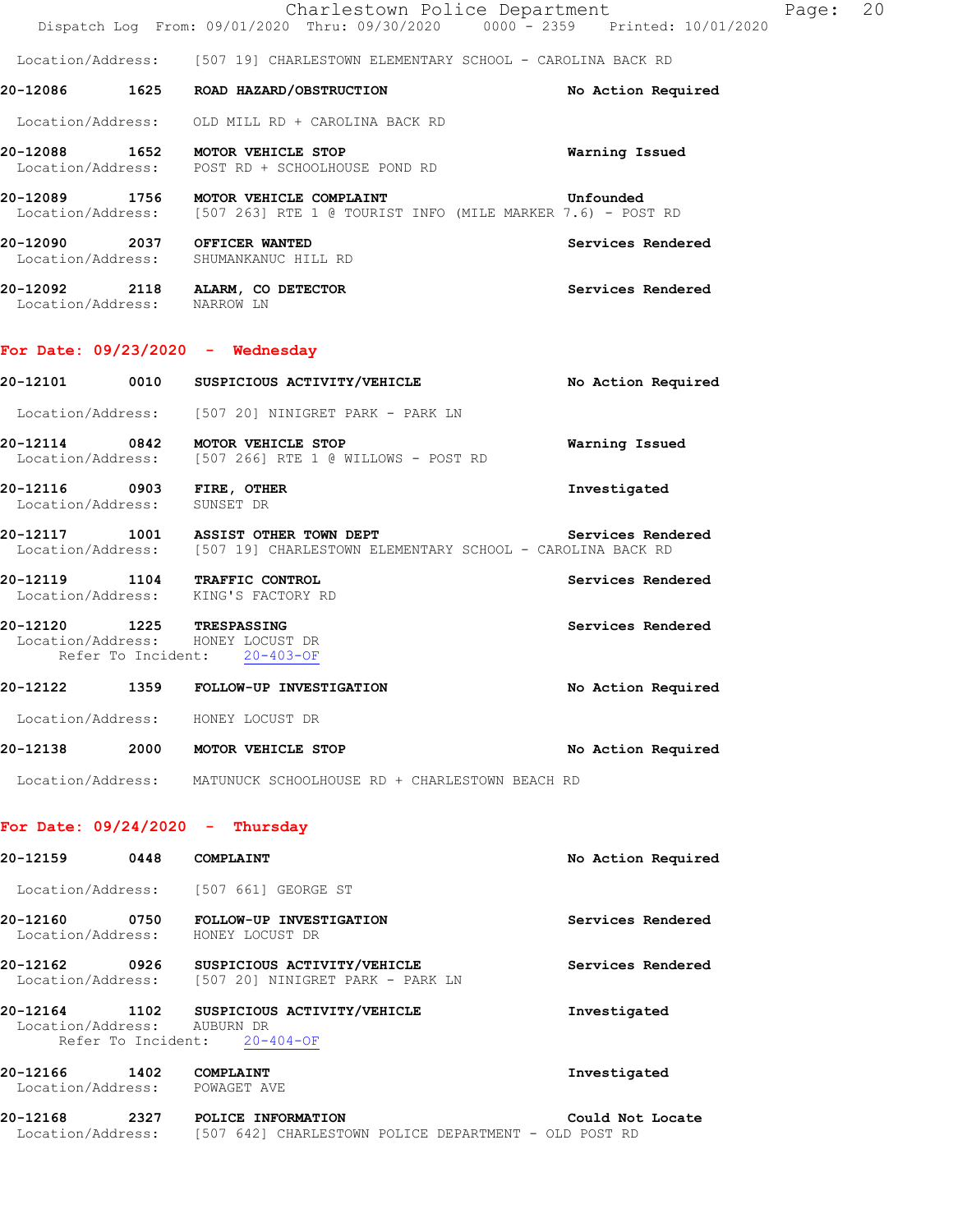## **For Date: 09/25/2020 - Friday 20-12185 0443 PHONE CALL No Action Required 20-12186 0625 ALARM, BURGLAR Building Checked/Secured**  Location/Address: SEA BREEZE AVE **20-12187 1104 POLICE INFORMATION Investigated**  Location/Address: Refer To Incident: 20-405-OF **20-12191 1611 ASSIST OTHER AGENCY Investigated**  Location/Address: [507 318] EAST BEACH STATE PARKING LOT - EAST BEACH RD **20-12192 1722 DISTURBANCE/Music/Noise Investigated**  Location/Address: BISCUIT CITY RD **20-12193 1748 REGISTERED SEX OFFENDER Report Taken**  Refer To Incident: 20-406-OF **20-12194 1837 FIRE, OTHER Investigated**  Location/Address: NARROW LN **20-12195 1839 FOLLOW-UP INVESTIGATION Services Rendered**  Location/Address: [507 929] CHURCHWOODS HOUSING COMPLEX - OLD POST RD **20-12197 1907 HIGHWAY SAFETY - TRAFFIC STOP Warning Issued**  Location/Address: [507 266] RTE 1 @ WILLOWS - POST RD **20-12198 1933 HIGHWAY SAFETY - TRAFFIC STOP Warning Issued**  Location/Address: CAROLINA BACK RD **20-12200 2000 HIGHWAY SAFETY - TRAFFIC STOP Citation Issued**  Location/Address: SOUTH COUNTY TRL + SAND PLAIN RD **20-12201 2002 SUSPICIOUS ACTIVITY/VEHICLE Investigated**  Location/Address: SEA VIEW DR **20-12202 2019 HIGHWAY SAFETY - TRAFFIC STOP Warning Issued**  Location/Address: SOUTH COUNTY TRL + SAND PLAIN RD **20-12203 2037 MOTOR VEHICLE STOP Warning Issued**  Location/Address: POST RD + SCHOOLHOUSE POND RD **20-12205 2116 HIGHWAY SAFETY - TRAFFIC STOP Warning Issued**  Location/Address: POST RD + SCHOOLHOUSE POND RD **20-12207 2213 HIGHWAY SAFETY - TRAFFIC STOP Warning Issued**  Location/Address: POST RD + SCHOOLHOUSE POND RD **20-12208 2225 HIGHWAY SAFETY - TRAFFIC STOP Citation Issued**  POST RD + KING'S FACTORY RD **20-12209 2337 DISTURBANCE/Music/Noise Unfounded**  Location/Address: WALSH RD **For Date: 09/26/2020 - Saturday 20-12212 0006 DISTURBANCE/Music/Noise Services Rendered**

| 20-12222<br>0144                      | MOTOR VEHICLE STOP                            | Warning Issued |
|---------------------------------------|-----------------------------------------------|----------------|
| 20-12214<br>0054<br>Location/Address: | MOTOR VEHICLE STOP<br>POST RD + EAST BEACH RD | Warning Issued |
| Location/Address:                     | WALSH RD                                      |                |

Location/Address: [507 269] RTE 1 @ DRIVING RANGE - POST RD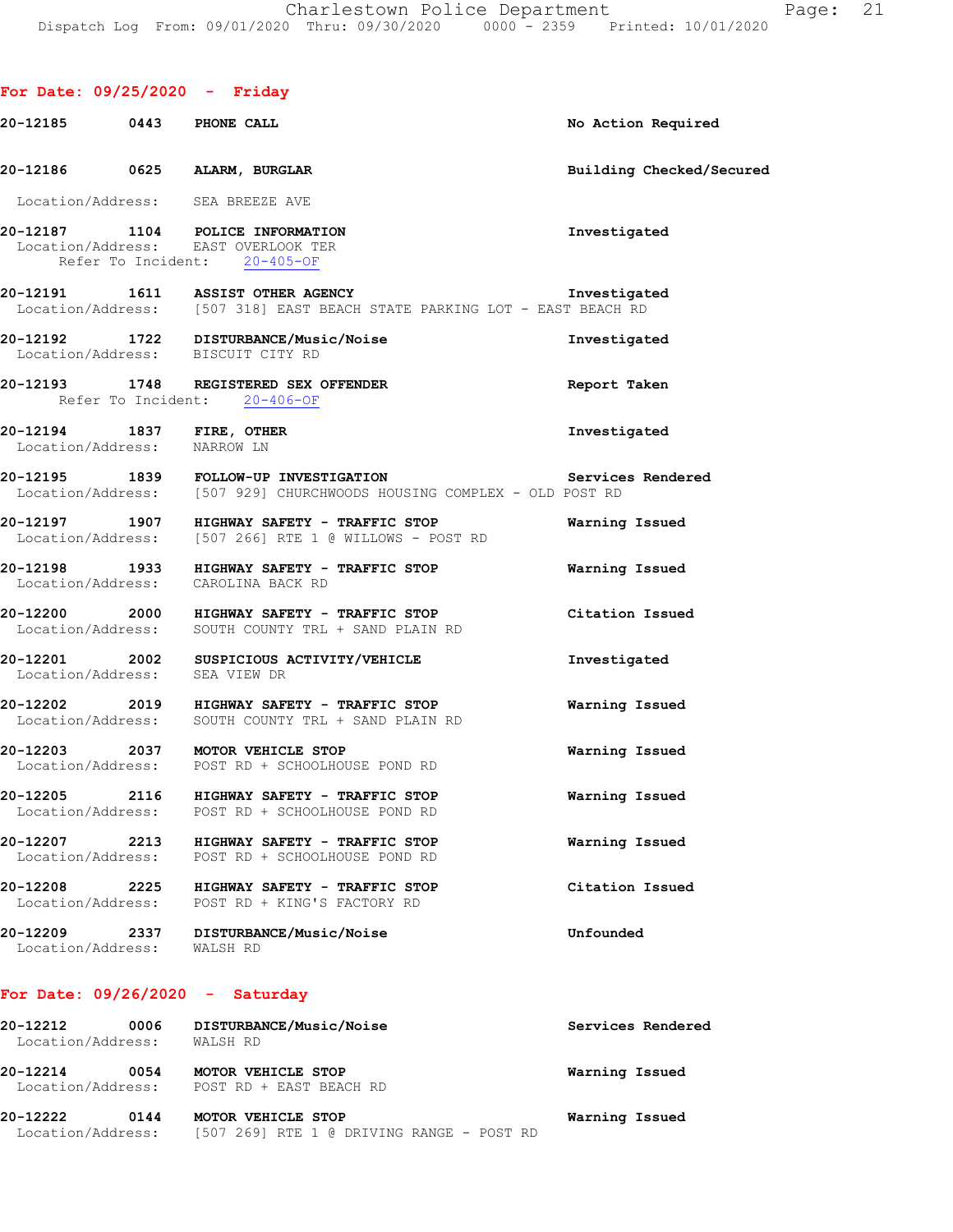| 20-12223 0149 OFFICER WANTED                                      | Location/Address: [507 416] MOHEGAN RD                                                                                                        | Services Rendered        |
|-------------------------------------------------------------------|-----------------------------------------------------------------------------------------------------------------------------------------------|--------------------------|
| 20-12224 0814 ALARM, BURGLAR                                      |                                                                                                                                               | Building Checked/Secured |
| Location/Address: SANCTUARY RD                                    |                                                                                                                                               |                          |
| 20-12228 1225 POLICE INFORMATION<br>Location/Address: OLD POST RD | Refer To Incident: 20-407-OF                                                                                                                  | Report Taken             |
| 20-12229 1401 COMPLAINT<br>Location/Address: SURFSIDE AVE         |                                                                                                                                               | Investigated             |
| 20-12230 1405 HOUSE CHECK                                         |                                                                                                                                               | Building Checked/Secured |
| Location/Address: SHANNOCK RD                                     |                                                                                                                                               |                          |
|                                                                   | 20-12232 1540 DISABLED MV<br>Location/Address: POST RD + SOUTH COUNTY TRL                                                                     | Services Rendered        |
| 20-12233 1637 ALARM, BURGLAR                                      | Location/Address: [507 617] SHANNOCK RD                                                                                                       | False Alarm              |
| 20-12234 1745 POLICE INFORMATION<br>Location/Address: AUTUMN RD   | Refer To Incident: 20-408-OF                                                                                                                  | Warning Issued           |
| Vicinity of: BOTKA DR                                             | 20-12235 1843 FIREWORKS/Possession/Use/Other                                                                                                  | Could Not Locate         |
|                                                                   | 20-12237 1937 MOTOR VEHICLE STOP<br>Location/Address: SHANNOCK RD + WORDEN'S POND RD                                                          | Warning Issued           |
|                                                                   | 20-12238 1954 MOTOR VEHICLE STOP<br>Location/Address: POST RD + EAST BEACH RD                                                                 | Warning Issued           |
|                                                                   | 20-12239 2022 DISABLED MV<br>Location/Address: POST RD + GENERAL STANTON LN                                                                   | Investigated             |
|                                                                   | 20-12240 2044 MOTOR VEHICLE STOP<br>Location/Address: SOUTH COUNTY TRL + POST RD                                                              | Warning Issued           |
|                                                                   | 20-12243 2348 SUSPICIOUS ACTIVITY/VEHICLE<br>Location/Address: [507 46] WASHINGTON TRUST COMPANY - OLD POST RD                                | Investigated             |
| For Date: $09/27/2020 -$ Sunday                                   |                                                                                                                                               |                          |
| 20-12246 0010 DISABLED MV                                         | Location/Address: [507 258] RTE 1 @ SOUTH KINGSTOWN LINE (MM 11.4) - POST RD                                                                  | Investigated             |
| 20-12251 0033 MOTOR VEHICLE STOP                                  | Location/Address: [507 275] RTE 1 @ WESTERLY LINE - POST RD                                                                                   | Warning Issued           |
| 20-12253 0251 POLICE INFORMATION                                  | Location/Address: [507 642] CHARLESTOWN POLICE DEPARTMENT - OLD POST RD                                                                       | Services Rendered        |
|                                                                   | 20-12259 1124 MOTOR VEHICLE STOP<br>Location/Address: SOUTH COUNTY TRL + BOTKA DR                                                             | Warning Issued           |
| Location/Address: LAKESIDE DR                                     | 20-12261 1312 ROAD HAZARD/OBSTRUCTION                                                                                                         | Removed Hazard           |
|                                                                   | 20-12262 1427 ALARM, BURGLAR ELEMENTARY SCHOOL - CAROLINA BACK RD Location/Address: [507 19] CHARLESTOWN ELEMENTARY SCHOOL - CAROLINA BACK RD |                          |
| 20-12263 1500 MVA - Minor                                         | Location/Address: [507 279] RTE 2 @ CHARLESTOWN TOWN HALL - SOUTH COUNTY TRL                                                                  | Investigated             |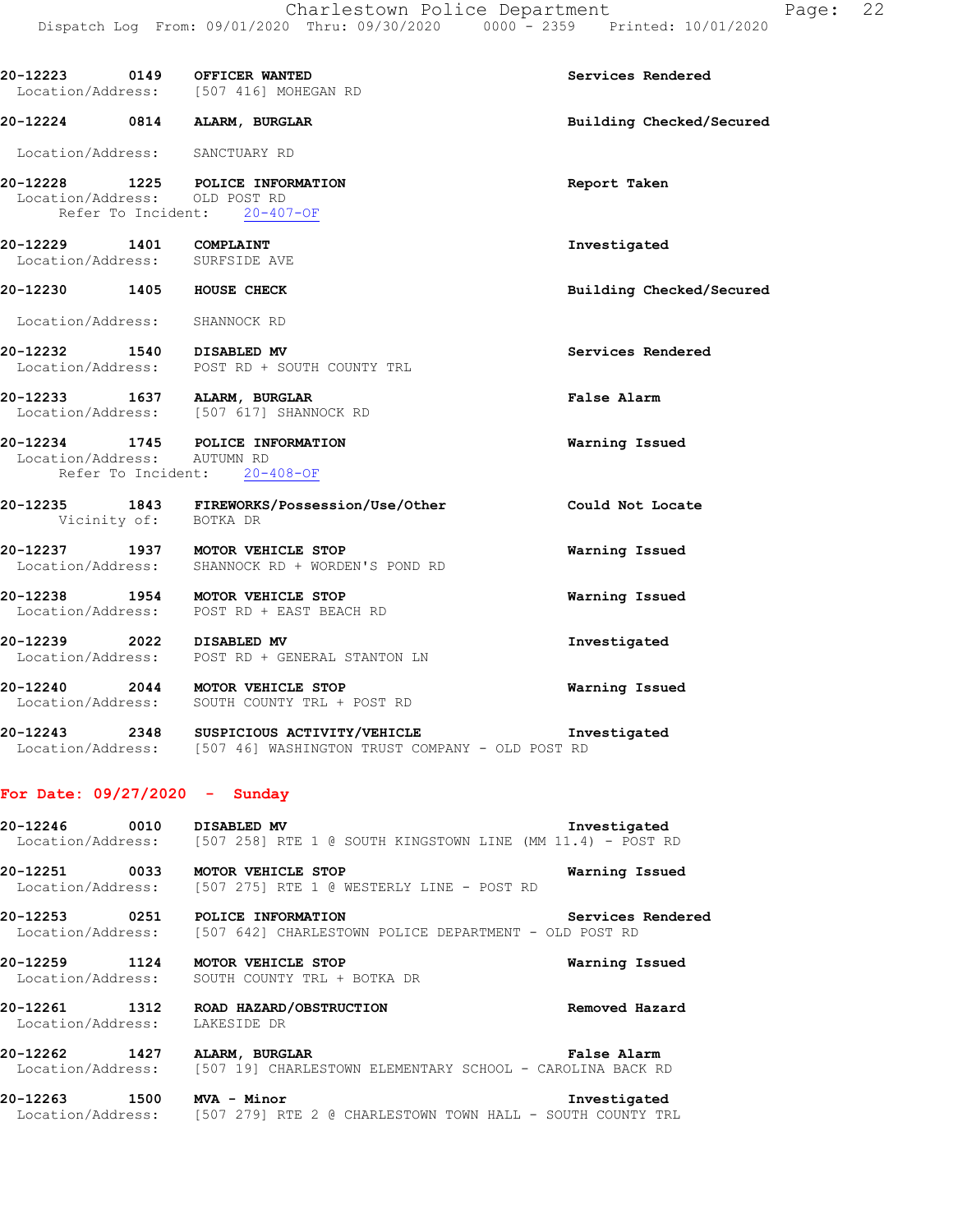|                                                       | Charlestown Police Department<br>Dispatch Log From: 09/01/2020 Thru: 09/30/2020 0000 - 2359 Printed: 10/01/2020 |                    | Page: 23 |  |
|-------------------------------------------------------|-----------------------------------------------------------------------------------------------------------------|--------------------|----------|--|
| 20-12264 1512 MOTOR VEHICLE STOP                      | Location/Address: [507 266] RTE 1 @ WILLOWS - POST RD                                                           | Warning Issued     |          |  |
| 20-12266 1601 MOTOR VEHICLE STOP                      | Location/Address: [507 291] RTE 216 @ WESTERLY LINE - ROSS HILL RD                                              | Warning Issued     |          |  |
|                                                       | Location/Address: SOUTH COUNTY TRL + OLD MILL RD                                                                | Removed Hazard     |          |  |
| 20-12274 2016                                         | MOTOR VEHICLE STOP                                                                                              | No Action Required |          |  |
|                                                       | Location/Address: SOUTH COUNTY TRL + NARROW LN                                                                  |                    |          |  |
| 20-12275 2050 MOTOR VEHICLE STOP                      | Location/Address: SOUTH COUNTY TRL + CROSSLAND ST                                                               | Citation Issued    |          |  |
| 20-12276 2136 MOTOR VEHICLE STOP<br>Location/Address: | POST RD + BEND RD                                                                                               | Warning Issued     |          |  |
| 20-12277 2147 FIRE, OTHER<br>Location/Address:        | OLD POST RD                                                                                                     | Investigated       |          |  |

#### **For Date: 09/28/2020 - Monday**

| 20-12295          | 0127 |  |  | ROAD HAZARD/OBSTRUCTION |                                           |  | Removed Hazard |  |
|-------------------|------|--|--|-------------------------|-------------------------------------------|--|----------------|--|
| Location/Address: |      |  |  |                         | 1507 2721 RTE 1 @ WILCOX TAVERN - POST RD |  |                |  |

**20-12298 0757 TRAFFIC CONTROL Services Rendered**  Location/Address: [507 19] CHARLESTOWN ELEMENTARY SCHOOL - CAROLINA BACK RD

**20-12299 1147 ROAD HAZARD/OBSTRUCTION Removed Hazard**  Location/Address: [507 264] RTE 1 @ WINDSWEPT INN - POST RD

#### **20-12300 1221 MISSING PERSON Report Taken**  Location/Address: BISCUIT CITY RD Refer To Incident: 20-410-OF

**20-12301 1247 ALARM, FIRE False Alarm**  Location/Address: [507 530] NARRAGANSETT INDIAN FOUR WINDS COMMUNITY CENT - SOUTH COUNTY TRL

**20-12303 1538 TRAFFIC CONTROL Services Rendered**  Location/Address: [507 19] CHARLESTOWN ELEMENTARY SCHOOL - CAROLINA BACK RD

**20-12307 2005 ASSIST OTHER POLICE DEPT Could Not Locate**  Location/Address: [507 362] RTE 2 @ SUNOCO - SOUTH COUNTY TRL

**20-12308 2007 MOTOR VEHICLE STOP Warning Issued**  Location/Address: [507 864] STATE OF RHODE ISLAND DOT GARAGE - CROSS MILLS RD

#### **For Date: 09/29/2020 - Tuesday**

Location/Address: ELM RD

**20-12335 0808 TRAFFIC CONTROL No Action Required**  Location/Address: [507 19] CHARLESTOWN ELEMENTARY SCHOOL - CAROLINA BACK RD **20-12336 0901 MOTOR VEHICLE STOP Warning Issued** Location/Address: [507 276] RTE 2 @ RICHMOND LINE - SOUTH COUNTY TRL [507 276] RTE 2 @ RICHMOND LINE - SOUTH COUNTY TRL **20-12338 0936 MOTOR VEHICLE STOP Warning Issued**  Location/Address: [507 276] RTE 2 @ RICHMOND LINE - SOUTH COUNTY TRL **20-12337 0938 MOTOR VEHICLE STOP Warning Issued**  Location/Address: RICHMOND LINE - SOUTH COUNTY TRL **20-12340 1026 WELL BEING CHECK Investigated**  Location/Address: CROSSLAND ST **20-12342 1146 OFFICER WANTED Investigated**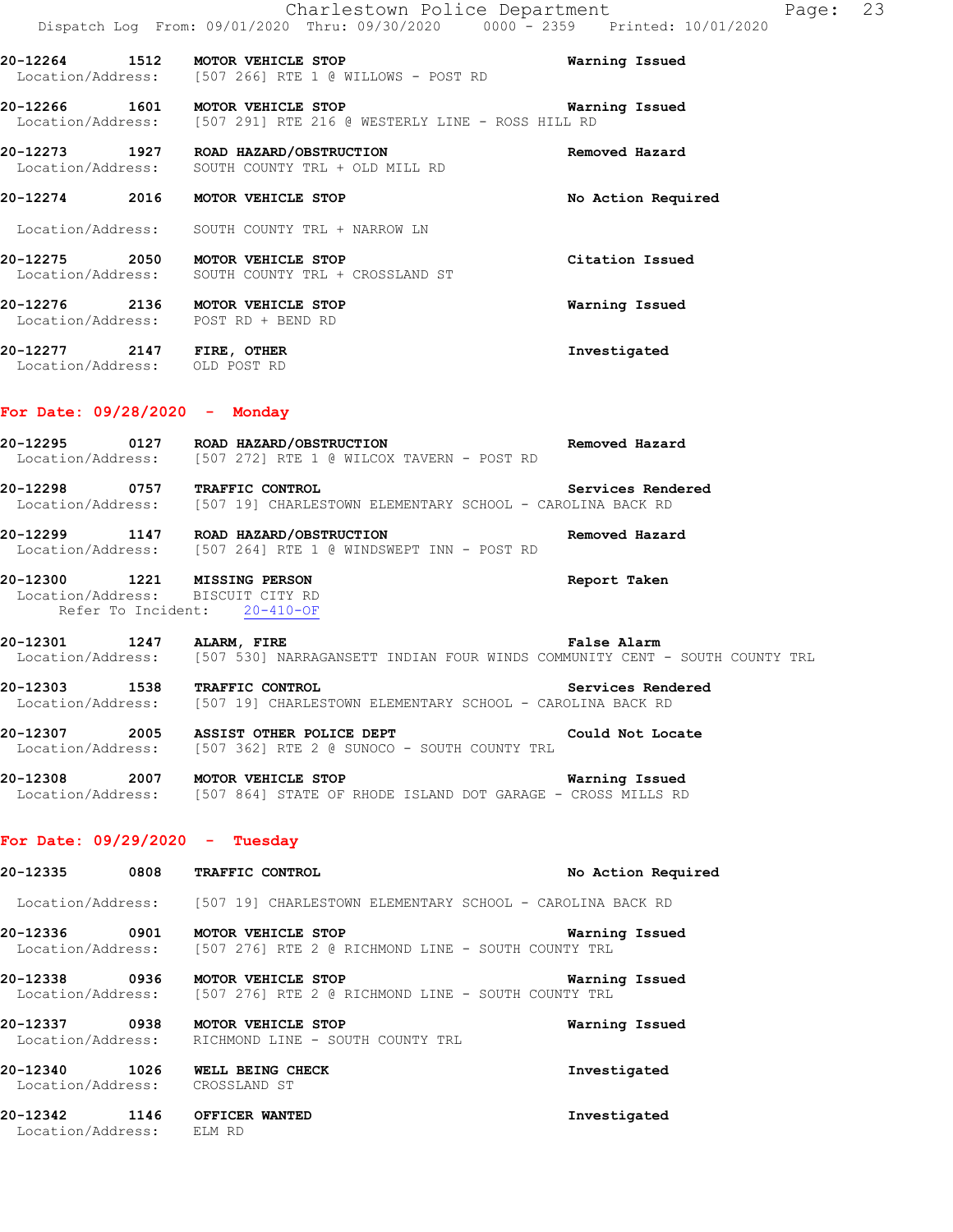Refer To Incident: 20-411-OF

# **20-12349 1809 PSYCHOLOGICAL EMERGENCY Transported to Hospital**

Location/Address: ALTON CAROLINA RD

**20-12350 1904 ASSIST OTHER POLICE DEPT Taken/Refered to Other Agency**

Location/Address: OLD MILL RD + CAROLINA BACK RD

**20-12351 1913 ANIMAL COMPLAINT Services Rendered**  Location/Address: CARTER PRESERVE - OLD MILL RD

### **For Date: 09/30/2020 - Wednesday**

| 20-12372          | 0709 | MVA - Minor                                             | Report Taken   |
|-------------------|------|---------------------------------------------------------|----------------|
| Location/Address: |      | ROAD HAZARD/OBSTRUCTION<br>KING'S FACTORY RD + OUAIL LN | Removed Hazard |
| 20-12371          | 0705 |                                                         |                |

 Location/Address: KING'S FACTORY RD + QUAIL LN Refer To Accident: 20-94-AC

**20-12373 0749 ROAD HAZARD/OBSTRUCTION Services Rendered**  Location/Address: OLD MILL RD

**20-12374 0841 ALARM, FIRE False Alarm**  Location/Address: ARCHES RD

**20-12375 0856 MOTOR VEHICLE STOP Citation Issued**  Location/Address: [507 921] MILE MARKER 9.6 - CROSS MILLS RD

**20-12377 0909 WELL BEING CHECK Services Rendered**  Location/Address: NEW BISCUIT CITY RD

**20-12378 0927 POLICE INFORMATION Services Rendered**  Location/Address: [507 642] CHARLESTOWN POLICE DEPARTMENT - OLD POST RD Refer To Incident: 20-412-OF

**20-12380 1008 MOTOR VEHICLE STOP Arrest(s) Made**  Location/Address: CAROLINA BACK RD + RAILROAD AVE Refer To Arrest: 20-151-AR

**20-12381 1201 DISABLED MV Services Rendered**  Location/Address: [507 909] MILE MARKER 5.2 - WEST BEACH RD

**20-12382 1504 ROAD HAZARD/OBSTRUCTION Removed Hazard**  Vicinity of: POST RD + SOUTH COUNTY TRL

**20-12383 1527 ROAD HAZARD/OBSTRUCTION Removed Hazard**  Vicinity of: KING'S FACTORY RD

**20-12384 1545 ROAD HAZARD/OBSTRUCTION Unfounded**  Vicinity of: OLD MILL RD

**20-12385 1609 MOTOR VEHICLE STOP Warning Issued**  Location/Address: [507 276] RTE 2 @ RICHMOND LINE - SOUTH COUNTY TRL

**20-12386 1623 OFFICER WANTED Investigated**  Location/Address: OLD RD